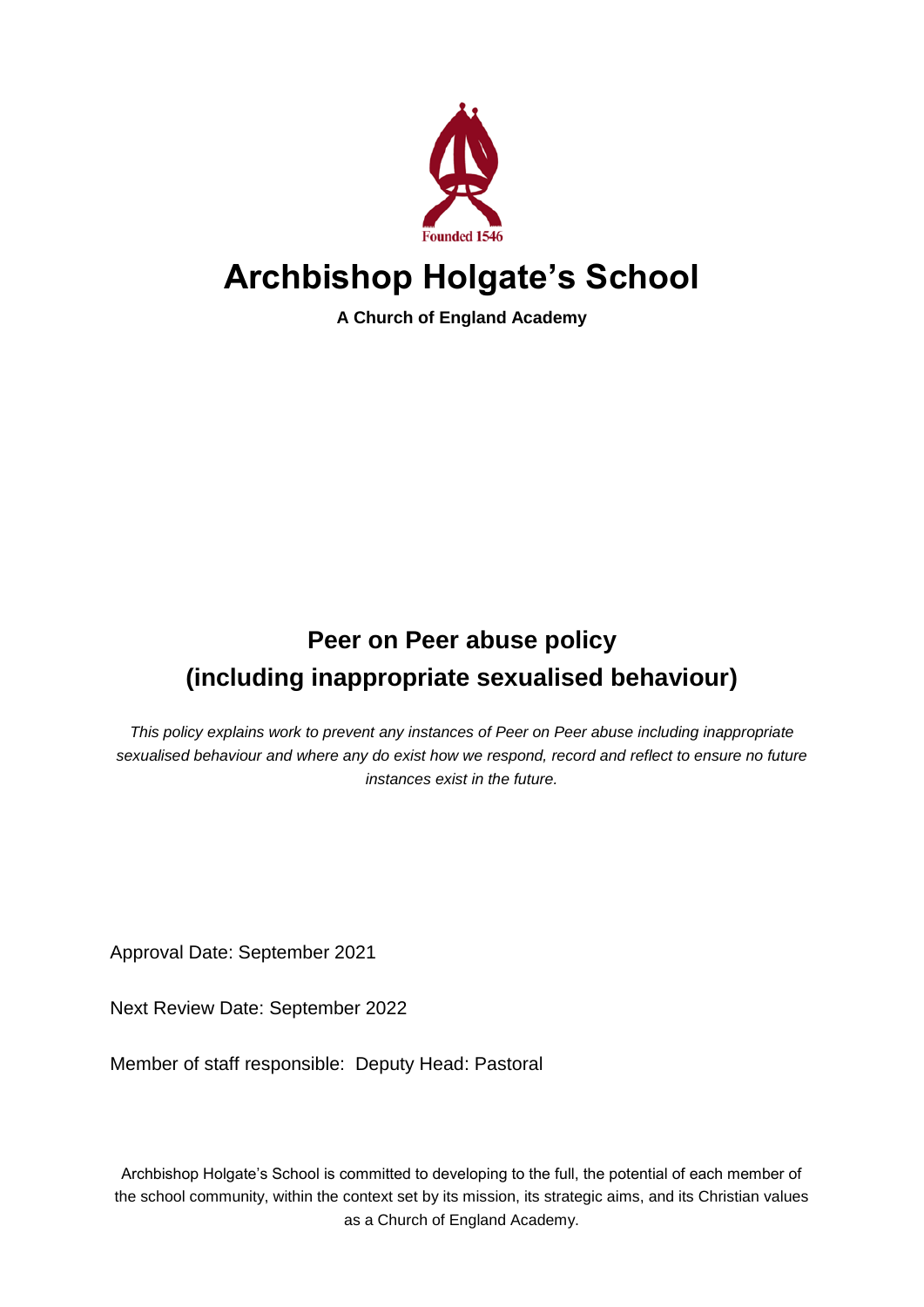|     | <b>Table of Contents</b>                                                                                         |  |
|-----|------------------------------------------------------------------------------------------------------------------|--|
| 1.  |                                                                                                                  |  |
| 2.  |                                                                                                                  |  |
| 3.  |                                                                                                                  |  |
| 4.  |                                                                                                                  |  |
| 5.  |                                                                                                                  |  |
| 6.  |                                                                                                                  |  |
|     |                                                                                                                  |  |
|     |                                                                                                                  |  |
|     |                                                                                                                  |  |
|     |                                                                                                                  |  |
|     |                                                                                                                  |  |
|     |                                                                                                                  |  |
| 7.  |                                                                                                                  |  |
| 8.  |                                                                                                                  |  |
|     |                                                                                                                  |  |
| 9.  |                                                                                                                  |  |
| 10. | Protecting pupils with increased vulnerability to peer-on-peer abuse, inc. inappropriate sexualised behaviour  9 |  |
|     |                                                                                                                  |  |
|     |                                                                                                                  |  |
|     |                                                                                                                  |  |
|     |                                                                                                                  |  |
|     |                                                                                                                  |  |
|     |                                                                                                                  |  |
|     |                                                                                                                  |  |
|     |                                                                                                                  |  |
|     |                                                                                                                  |  |
|     |                                                                                                                  |  |
|     |                                                                                                                  |  |
|     |                                                                                                                  |  |
|     |                                                                                                                  |  |
|     |                                                                                                                  |  |
|     |                                                                                                                  |  |
|     |                                                                                                                  |  |
|     |                                                                                                                  |  |
|     |                                                                                                                  |  |
|     |                                                                                                                  |  |
|     |                                                                                                                  |  |
|     |                                                                                                                  |  |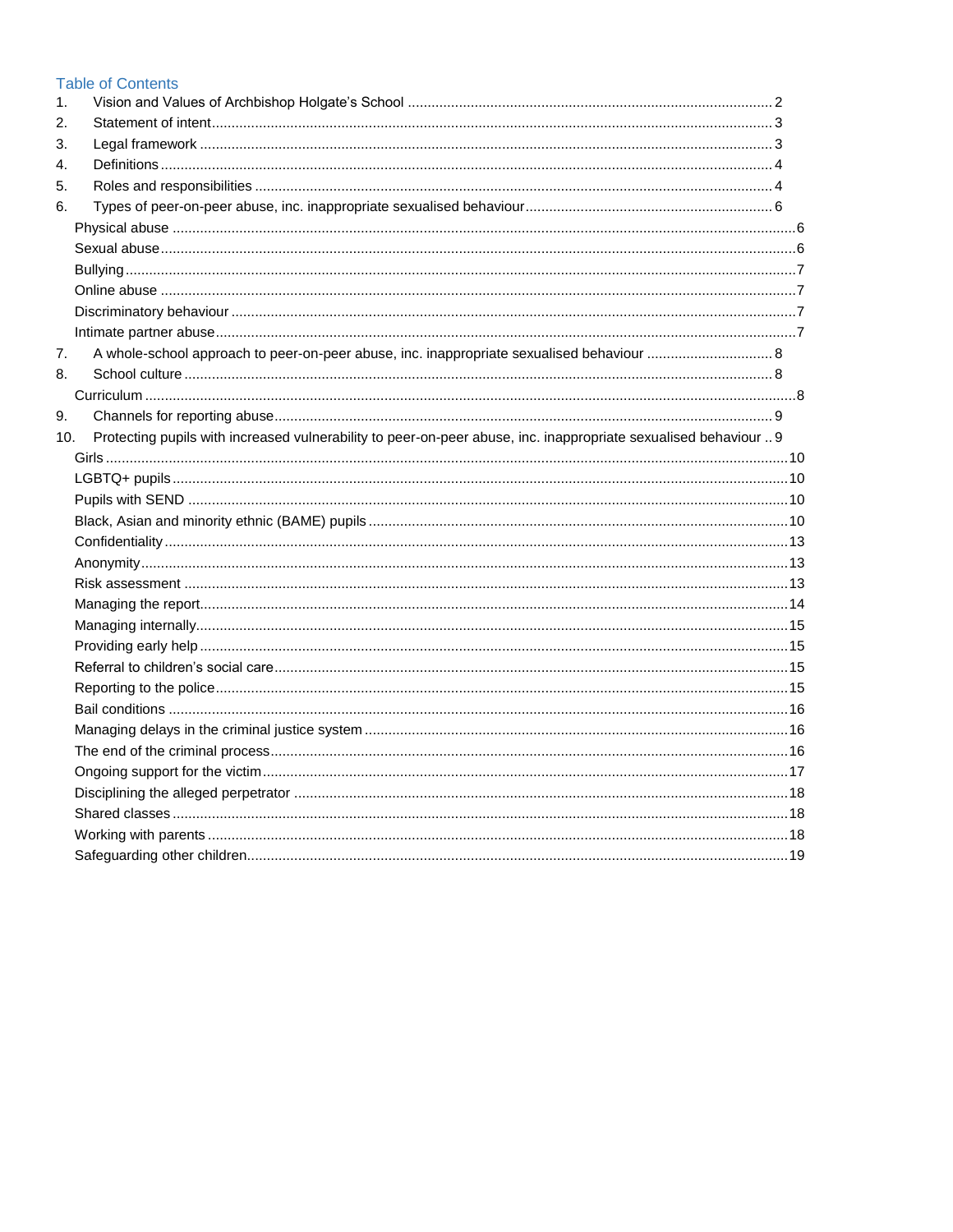# *1. Vision and Values of Archbishop Holgate's School*

<span id="page-2-0"></span>As a Church of England school we strive to ensure that all of our young people are cared for, given every opportunity to develop through academic study, to grow personally and spiritually and to live into being those Values we hold dear in our community and in wider society. Our role as a Church school is to help nurture both academic excellence and to help shape young people who can make a significant contribution to the community they serve. Key to this is a clear recognition that all students have individual gifts and talents and with support every young person can flourish.

Archbishop Holgate's School is distinctive and effective as a Church of England school because our Christian vision and values are very explicit and drive all areas of school life. Our Vision is one which combines Values, Care and Achievement.

#### **"A threefold cord is not easily broken." Ecclesiastes 4:12**

Through this vision we seek to be a Church of England School which is deeply Christian. As such, the three themes of our vision, Values, Care and Achievement are deliberately expressed in that order, our distinct Christian Values help ensure that every child is cared for as an individual and this in turn will help them to succeed academically.

Our school values of *Justice*, *Compassion*, *Forgiveness* and *Trust* have been embedded across our school community and permeate all areas of school life.



This policy is to complement our vision and values and to enable the school to allow all members of Archbishop Holgate's community to live them into being every day.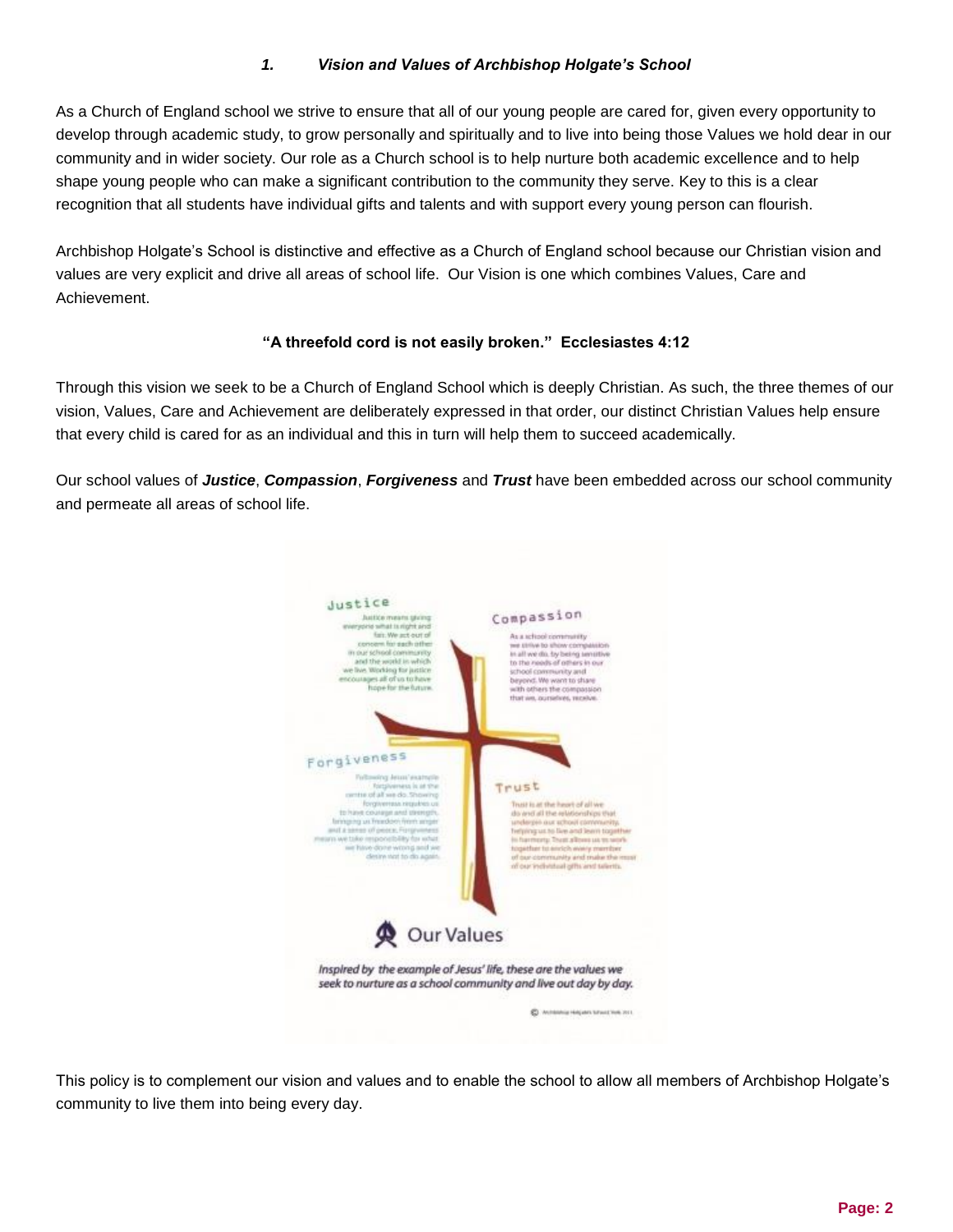## *2. Statement of intent*

<span id="page-3-0"></span>Archbishop Holgate's School is committed to safeguarding and promoting the welfare of every pupil, both inside and outside of the school premises, and is aware that abuse against children can be inflicted by other children. We implement a whole-school preventative approach to managing peer-on-peer abuse, inc. inappropriate sexualised behaviour ensuring that the wellbeing of pupils is at the forefront of all action taken.

This policy sets out a clear and consistent framework for delivering this promise, in line with safeguarding legislation and statutory guidance.

It will be achieved by:

- Creating a culture of mutual respect amongst pupils, irrespective of protected characteristics.
- Teaching pupils about behaviour that is acceptable and unacceptable.
- Identifying and making provision for any pupil that has been subject to abuse.
- Ensuring that members of the governing board, the headteacher and staff members understand their responsibilities under safeguarding legislation and statutory guidance, are alert to the signs of peer-on-peer abuse, inc. inappropriate sexualised behaviour, and know to refer concerns to the DSL.

The DSL is Gaynor Stainsby. In the absence of the DSL, child protection matters will be dealt with by: Sam Stead (deputy DSL).

#### *3. Legal framework*

<span id="page-3-1"></span>This policy has due regard to all relevant legislation and statutory guidance including, but not limited to, the following:

- Equality Act 2010
- Sexual Offences Act 2003
- The UK General Data Protection Regulation (UK GDPR)
- Data Protection Act 2018
- Voyeurism (Offences) Act 2019
- DfE (2021) 'Keeping children safe in education 2021'

The policy also has regard to the following non-statutory guidance:

- DfE (2015) 'What to do if you're worried a child is being abused'
- DfE (2018) 'Information sharing'
- DfE (2021) 'Sexual violence and sexual harassment between children in schools and colleges'
- DfE (2020) 'Sharing nudes and semi-nudes: advice for education settings working with children and young people'

This policy operates in conjunction with the following school policies:

- Child Protection and Safeguarding Policy
- **Behavioural Policy**
- Data Protection Policy
- Anti-Bullying and Discrimination Policy
- **Exclusion Policy**
- Online Safety Policy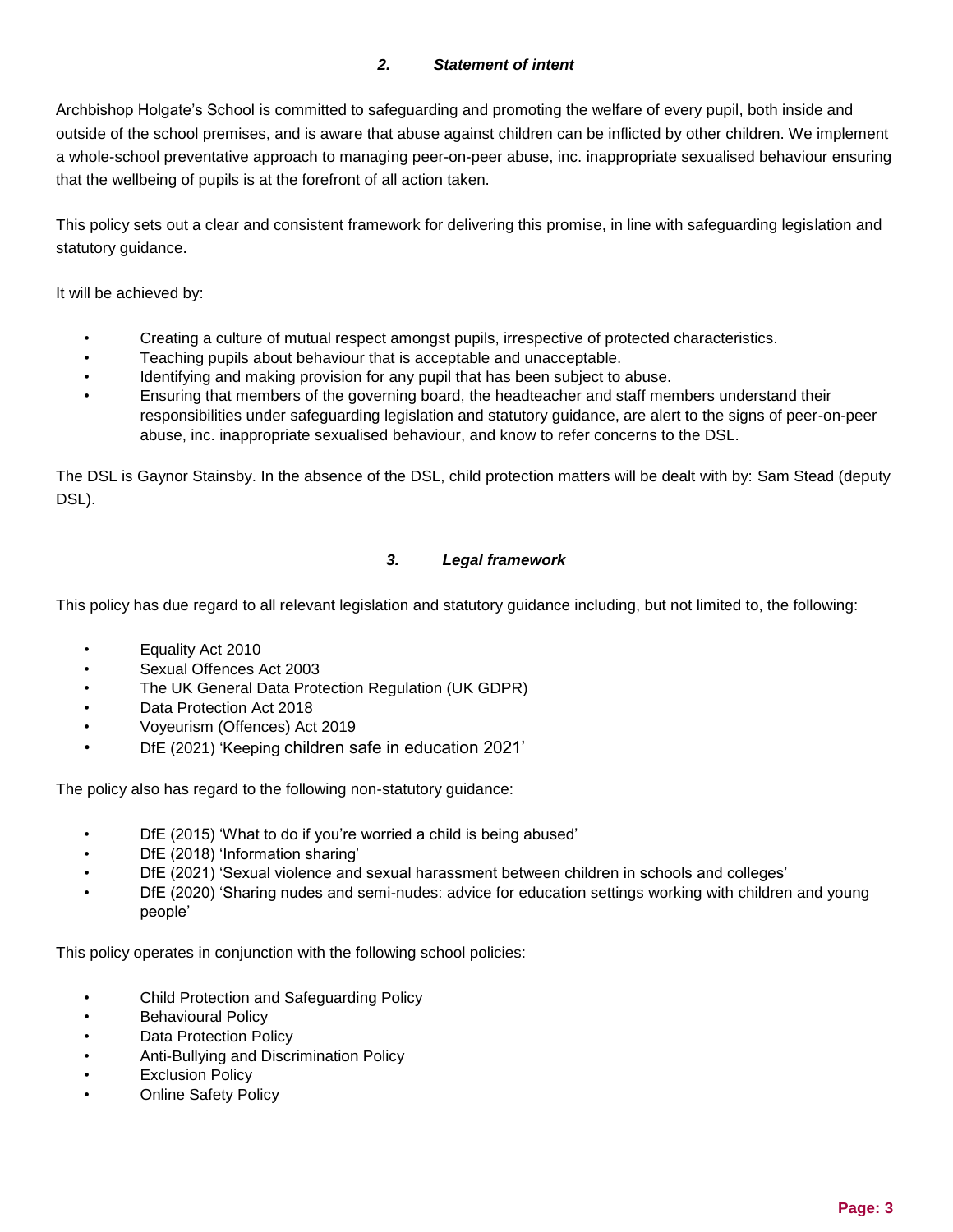#### *4. Definitions*

<span id="page-4-0"></span>"Peer-on-peer abuse, inc. inappropriate sexualised behaviour" is defined, for the purposes of this policy, as any form of abuse inflicted by one child or a group of children, i.e. individuals under the age of 18, against another child or group of children. This policy covers peer-on-peer abuse, inc. inappropriate sexualised behaviour both in and outside of school and both in person and online.

"Inappropriate sexualised behaviour" is defined as any sexual behaviour which:

- Does not observe and respect any individuals on the receiving end of the behaviour, e.g. touching someone without their consent.
- Is inappropriate for the age or stage of development of the pupil.
- Is problematic, abusive or violent.

The policy will use the following terms to describe pupils involved in peer-on-peer abuse, inc. inappropriate sexualised behaviour:

- $Victim(s)$  the individual(s) against whom the abuse has, or has allegedly, been inflicted.
- Perpetrator(s) the individual(s) exhibiting abusive behaviour against their peers.
- Alleged perpetrator(s) individual(s) against whom a report of abusive behaviour has been made, where guilt has not yet been ascertained.

Note: The use of the word 'alleged' does not mean that the pupil in question is not guilty of peer-on-peer abuse, inc. inappropriate sexualised behaviour, that the school does not believe the allegation, or that the allegation will not be taken seriously. Staff will remember that the school has a legal duty of care to all perpetrators and alleged perpetrators who are pupils at the school, including a requirement to ensure they can access their education. Staff will think very carefully about terminology when speaking in front of pupils. Victims will be reassured that use of the term 'alleged perpetrator' is not an attempt to discredit their allegation.

#### *5. Roles and responsibilities*

<span id="page-4-1"></span>The governing board has a duty to:

- Ensure that the school complies with its duties under the above child protection and safeguarding legislation.
- Guarantee that the policies, procedures and training opportunities in the school are effective and comply with the law at all times.
- Guarantee that the school contributes to multi-agency working in line with the statutory guidance 'Working Together to Safeguard Children'.
- Confirm that the school's arrangements for handling peer-on-peer abuse, inc. inappropriate sexualised behaviour take into account the procedures and practices of the LA as part of the inter-agency safeguarding procedures.
- Appoint a member of staff from the SLT to the role of DSL as an explicit part of the role-holder's job description.
- Appoint one or more deputy DSL(s) to provide support to the DSL and ensure that they are trained to the same standard as the DSL, and that the role is explicit in their job description(s).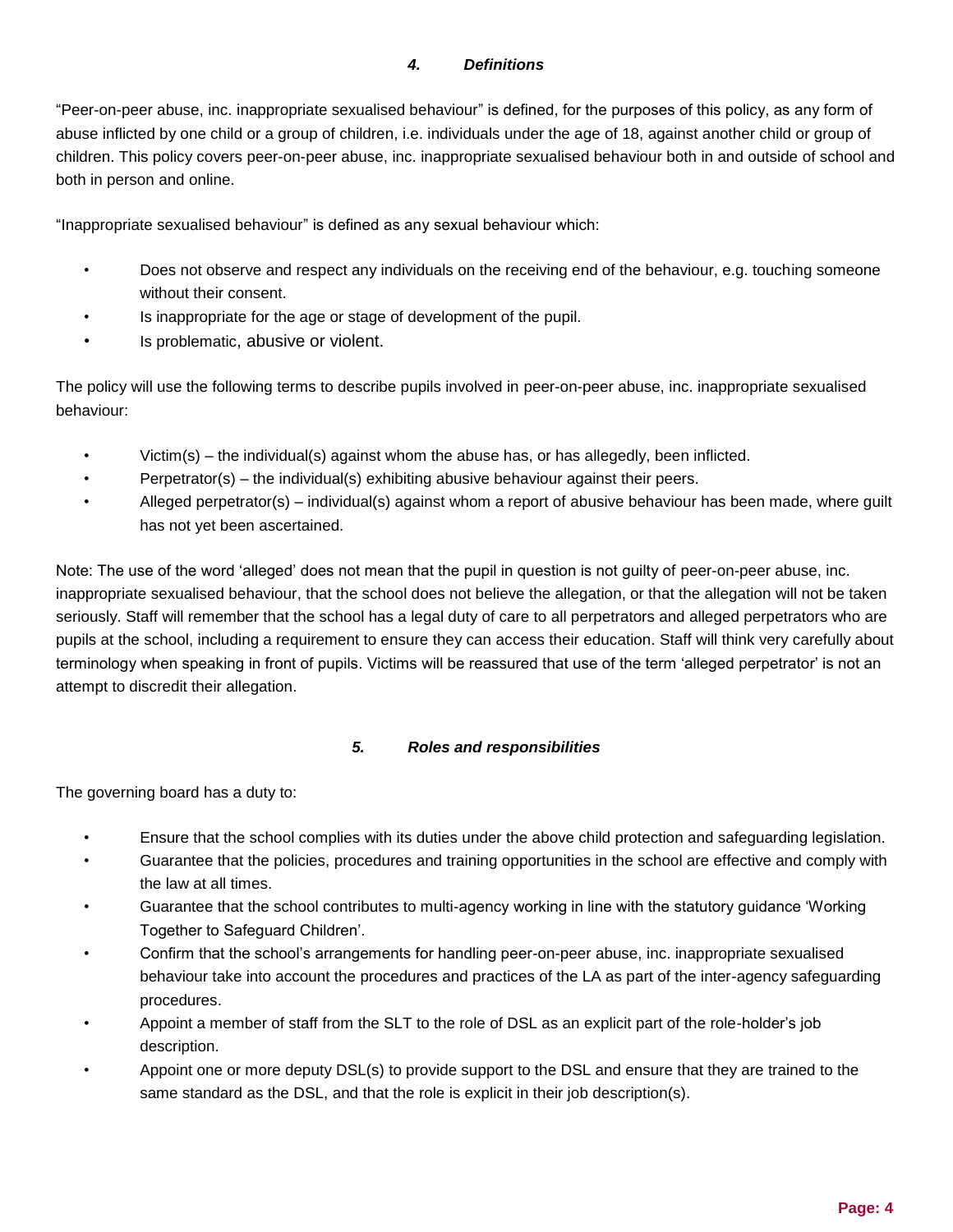- Make sure that pupils are taught about peer-on-peer abuse, inc. inappropriate sexualised behaviour, including online (including when they are online at home), through teaching and learning opportunities, as part of providing a broad and balanced curriculum.
- Ensure that staff members are appropriately trained to support pupils to be themselves at school, e.g. if they are LGBTQ+.
- Ensure the school has clear systems and processes in place for identifying possible risk of harm in pupils, including clear routes to escalate concerns and clear referral and accountability systems.
- Guarantee that there are procedures in place to handle pupils' allegations against other pupils.
- Ensure that appropriate disciplinary procedures are in place, as well as policies pertaining to the behaviour of pupils.
- Ensure that procedures are in place to eliminate unlawful discrimination, harassment and victimisation in relation to peer-on-peer abuse, inc. inappropriate sexualised behaviour.
- Make sure that pupils' wishes and feelings are taken into account when determining what action to take and what services to provide to protect individual pupils.
- Guarantee that there are systems in place for pupils to express their views and give feedback.

The headteacher has a duty to:

- Safeguard pupils' wellbeing and maintain public trust in the teaching profession.
- Ensure that the policies and procedures adopted by the governing board, particularly concerning referrals of cases of suspected abuse and neglect, are followed by staff members.
- Provide staff, upon induction, with the Child Protection and Safeguarding Policy, Staff Code of Conduct, part one and, where appropriate, Annex A of the 'Keeping children safe in education' (KCSIE) guidance, the Behavioural Policy, the Children Missing from Education Policy, online safety training, and the identity of the DSL and any deputies.
- Ensure staff receive training on recognising indicators of abuse and handling disclosures or concerns about a pupil.

The DSL has a duty to:

- Understand and keep up-to-date with local safeguarding arrangements.
- Act as the main point of contact with the three safeguarding partners and the child death review partner.
- Make the necessary child protection referrals to appropriate agencies.
- Understand when they should consider calling the police, in line with the National Police Chiefs' Council (NPCC) guidance.
- Liaise with the headteacher to inform them of safeguarding issues and ongoing enquiries.
- Liaise with the deputy DSL(s) to ensure effective safeguarding outcomes.
- Act as a source of support for pupils who have been abused by, or who have abused, other pupils.
- Leading the school in taking a preventative approach to peer-on-peer abuse, inc. inappropriate sexualised behaviour.

Other staff members have a responsibility to:

- Safeguard pupils' wellbeing and maintain public trust in the teaching profession as part of their professional duties.
- Provide a safe environment in which pupils can learn.
- Act in accordance with school procedures with the aim of eliminating unlawful discrimination, harassment and victimisation in relation to peer-on-peer abuse, inc. inappropriate sexualised behaviour.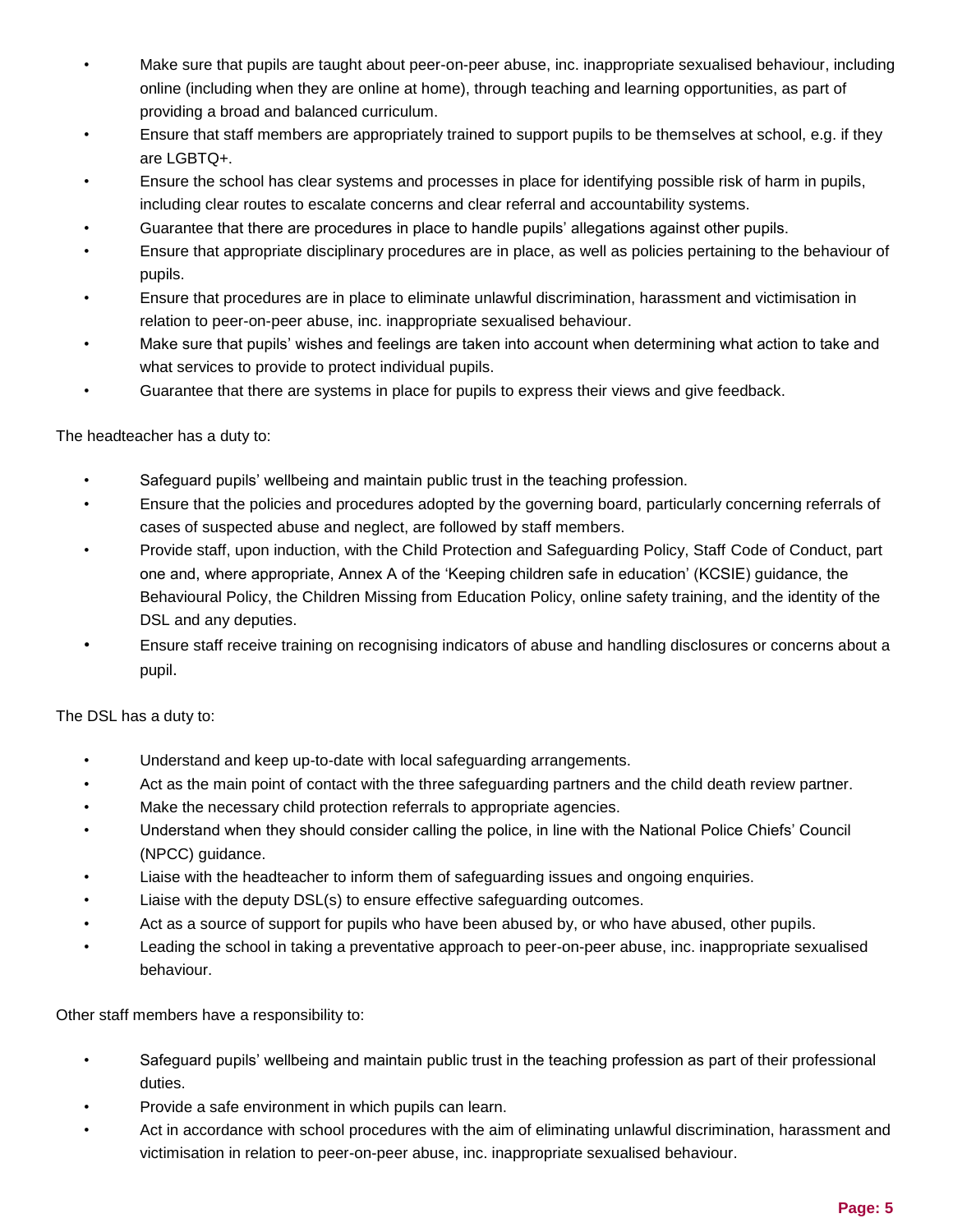- Maintain an attitude of 'it could happen here' where safeguarding is concerned.
- Be aware of the signs of abuse.
- Be aware of the early help process and understand their role in it.
- Be aware of and understand the procedure to follow in the event that a child confides they are being abused by a peer.
- Support social workers in making decisions about individual children, in collaboration with the DSL.
- Maintain appropriate levels of confidentiality when dealing with individual cases, and always act in the best interest of the child.

#### *6. Types of peer-on-peer abuse, inc. inappropriate sexualised behaviour*

<span id="page-6-0"></span>Staff will familiarise themselves with the forms that peer-on-peer abuse, inc. inappropriate sexualised behaviour can take, including:

# <span id="page-6-1"></span>*Physical abuse*

A form of abuse which may involve actions such as hitting, throwing, burning, drowning and poisoning, or otherwise causing physical harm to another child.

#### <span id="page-6-2"></span>*Sexual abuse*

A form of abuse involving sexual activity between children – sexual abuse, for the purposes of this policy, is divided into two categories: sexual violence and sexual harassment.

"**Sexual violence**" encompasses the definitions provided in the Sexual Offenses Act 2003, including rape, assault by penetration, sexual assault, i.e. non-consensual sexual touching, and causing another child to engage in sexual activity without consent, e.g. forcing someone to touch themselves sexually.

"**Sexual harassment**" refers to any sexual behaviour that could violate another child's dignity, make them feel intimidated, degraded or humiliated, and/or create a hostile, offensive or sexualised environment, including:

- Sexualised jokes, taunting or comments.
- Physical behaviour, e.g. deliberately brushing against someone.
- Online sexual harassment, including
- **Upskirting**
- Sexualised online bullying
- Unwanted sexual comments and messages, including on social media.
- Sexual threats or coercion.

The "sharing of sexualised imagery" can also constitute sexual harassment – this refers to the consensual and nonconsensual sharing between pupils of sexually explicit content, including that which depicts:

- Another child posing nude or semi-nude
- Another child touching themselves in a sexual way
- Any sexual activity involving another child
- Someone hurting another child sexually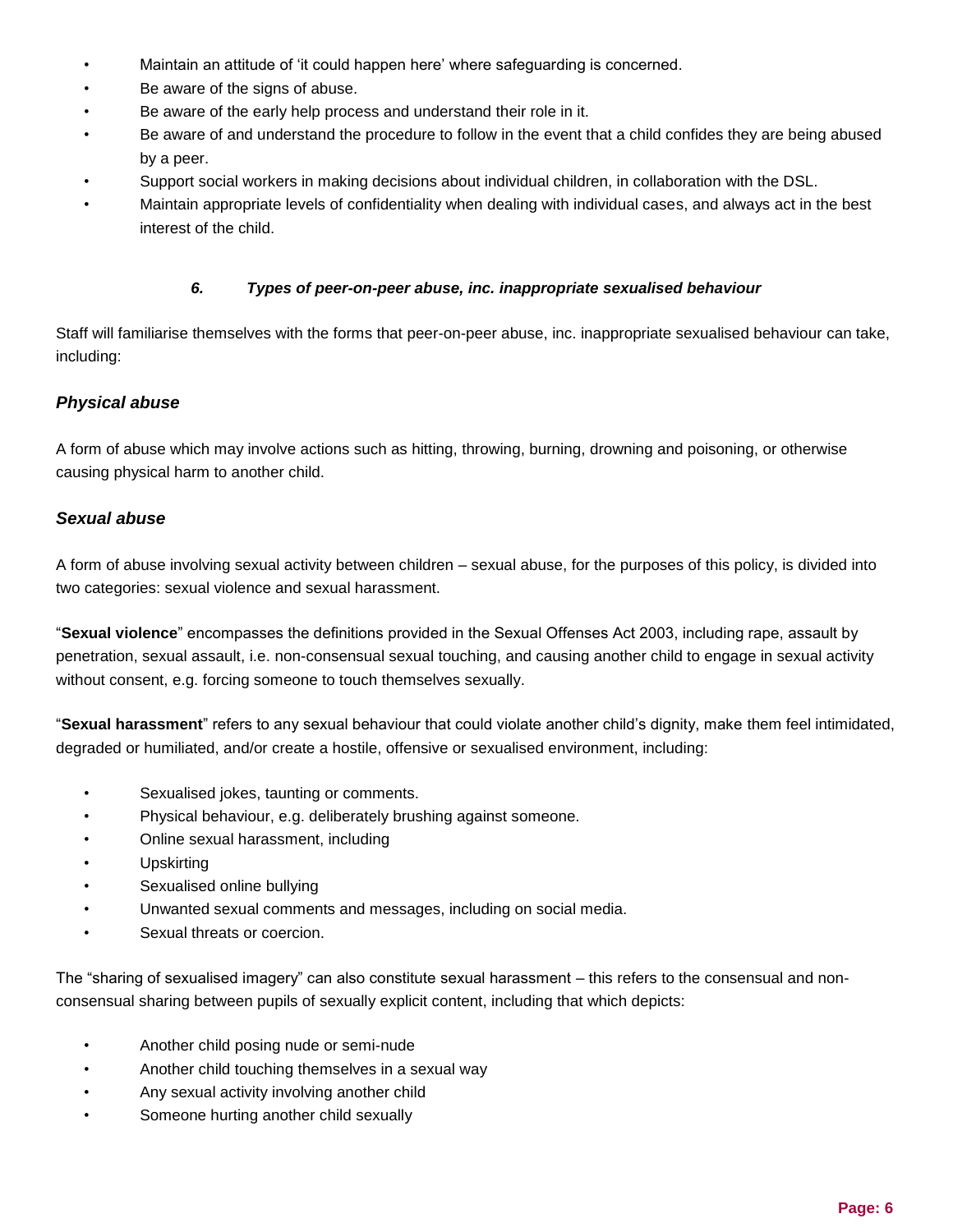Staff will be aware that children creating, possessing, and distributing indecent imagery of other children is a criminal offence, even where the imagery is created, possessed, and distributed with the permission of the child depicted, or by the child themselves. Incidents of sharing sexualised imagery will be handled in line with the Child Protection and Safeguarding Policy.

# <span id="page-7-0"></span>*Bullying*

Many kinds of behaviour can be considered bullying, and bullying can be related to almost anything.

Bullying is acted out through the following mediums:

- **Verbally**
- Physically
- **Emotionally**
- Online (cyberbullying)

Bullying will generally be handled in line with the Anti-bullying Policy; however, particularly severe instances will be handled in line with this policy and the Child Protection and Safeguarding Policy.

# <span id="page-7-1"></span>*Online abuse*

This involves the use of technology and the internet in order to harass, threaten or intimidate another child. Instances of online abuse will be managed in line with this policy, the Online Safety Policy and the Anti-bullying Policy.

#### <span id="page-7-2"></span>*Discriminatory behaviour*

Discriminatory behaviour encompasses abuse inflicted on a pupil because of their protected characteristics, e.g. religion, ethnicity, gender, sexual orientation, culture, or SEND. Discriminatory behaviour is never acceptable, and all cases will be handled in line with this policy and the Child Protection and Safeguarding Policy.

#### <span id="page-7-3"></span>*Intimate partner abuse*

This involves a romantic partnership between children in which one or both partners are emotionally, physically or sexually abusive to the other. This could include:

- Repetitive insults
- Controlling behaviour, e.g. preventing a child from socialising with others or deliberately isolating them from sources of support.
- Sexual harassment.
- Threats of physical or sexual abuse.

The school will manage intimate partner abuse in the same way as a case of abuse between any other children, i.e. via the processes outlined in section 9 of this policy, and in line with the Child Protection and Safeguarding Policy.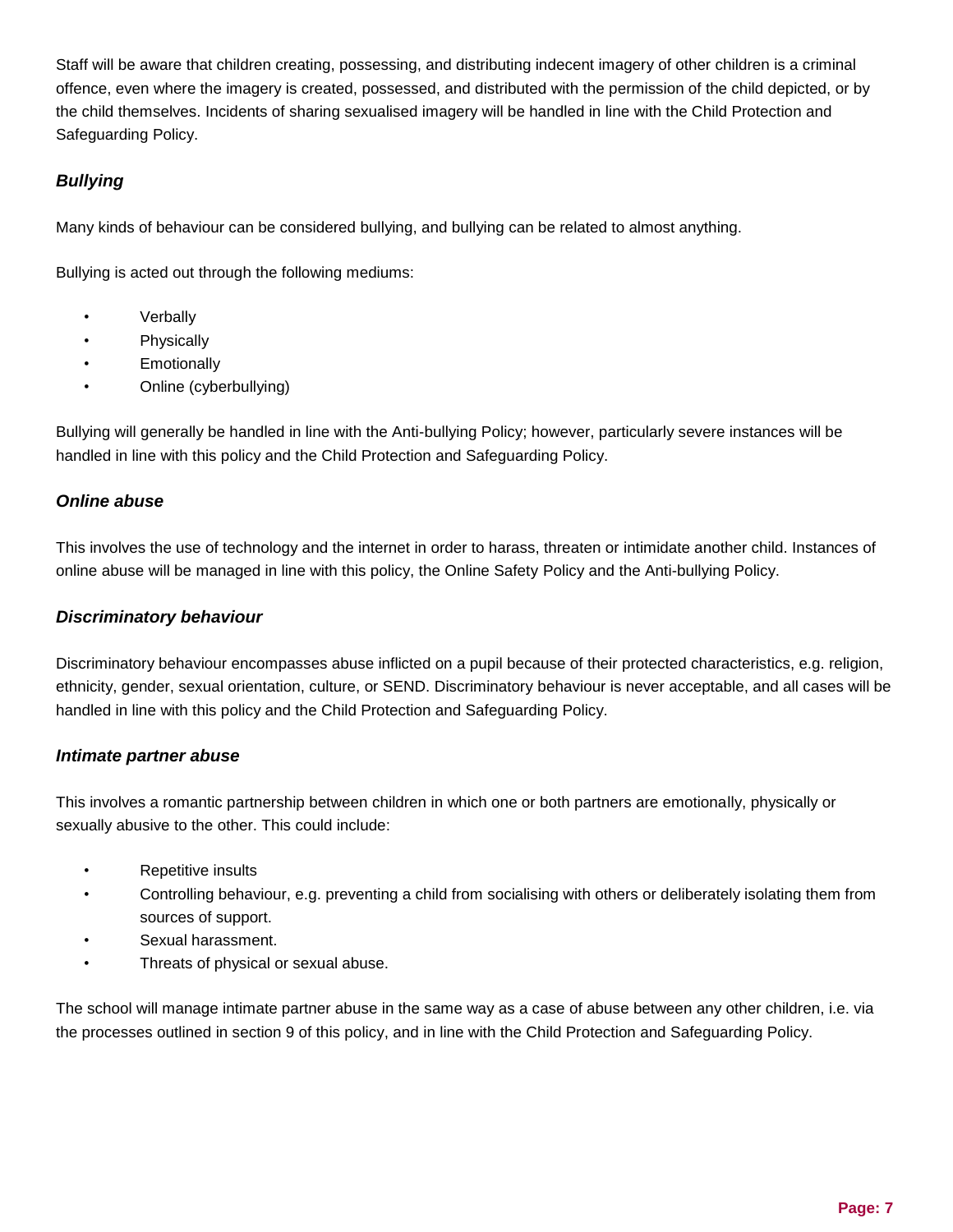#### *7. A whole-school approach to peer-on-peer abuse, inc. inappropriate sexualised behaviour*

<span id="page-8-0"></span>The school will continue to involve all members of the school community, including the governing board, staff, pupils, parents and other stakeholders, in creating a whole-school approach to peer-on-peer abuse, inc inappropriate sexualised behaviour.

The governing board will ensure that keeping children safe and protected from harm, including peer-on-peer abuse, inc. inappropriate sexualised behaviour, is central to all policies and procedures implemented across the school. The school will ensure that procedures for handling peer-on-peer abuse, inc. inappropriate sexualised behaviour are transparent, clear and understandable, and are readily accessible to any member of the school community who wishes to access them.

The school will implement a contextual approach to safeguarding pupils against peer-on-peer abuse, inc. inappropriate sexualised behaviour, and will ensure that all procedures take into account incidents of peer-on-peer abuse, inc. inappropriate sexualised behaviour that occur outside of school or online.

The headteacher will ensure that all staff receive adequate training on handling peer-on-peer abuse, inc. inappropriate sexualised behaviour.

# *8. School culture*

<span id="page-8-1"></span>The school prioritises cultivating a safe and respectful environment amongst pupils, and ensures that all pupils are aware that the school adopts a zero-tolerance stance on peer-on-peer abuse, inc. inappropriate sexualised behaviour of any kind.

The school promotes respectful interactions amongst pupils, and all staff model appropriate and respectful behaviour. Staff will take care to avoid normalising harmful behaviour, particularly harmful sexual behaviour, e.g. by refraining from the use of phrases such as 'boys will be boys' or describing such behaviour as 'just having a laugh' or 'part of growing up'.

The school will ensure that wider societal factors that exacerbate the problem of peer-on-peer abuse, inc. inappropriate sexualised behaviour are reflected in its approach to creating a preventative culture. This means that individuals who are more likely to be abused, e.g. girls or LGBTQ+ pupils, or who are at increased risk of acting as a perpetrator in abusive situations, e.g. due to abusive home situations or anger management issues, are given additional support from an early stage.

The school manages all early help and intervention for pupils showing early signs of harmful behaviour, or early signs of being the victim of harmful behaviour, in line with the Child Protection and Safeguarding Policy.

# <span id="page-8-2"></span>*Curriculum*

The school maintains the position that education surrounding respectful and healthy attitudes and behaviour towards others is the best way to combat peer-on-peer abuse, inc. inappropriate sexualised behaviour in the school. All staff, not just teaching staff, are responsible for passing this knowledge on to pupils.

In order to prevent peer-on-peer abuse, inc. inappropriate sexualised behaviour and address the wider societal factors that can influence behaviour, the school will educate pupils about abuse, its forms and the importance of discussing any concerns and respecting others through the curriculum and extra-curricular activities.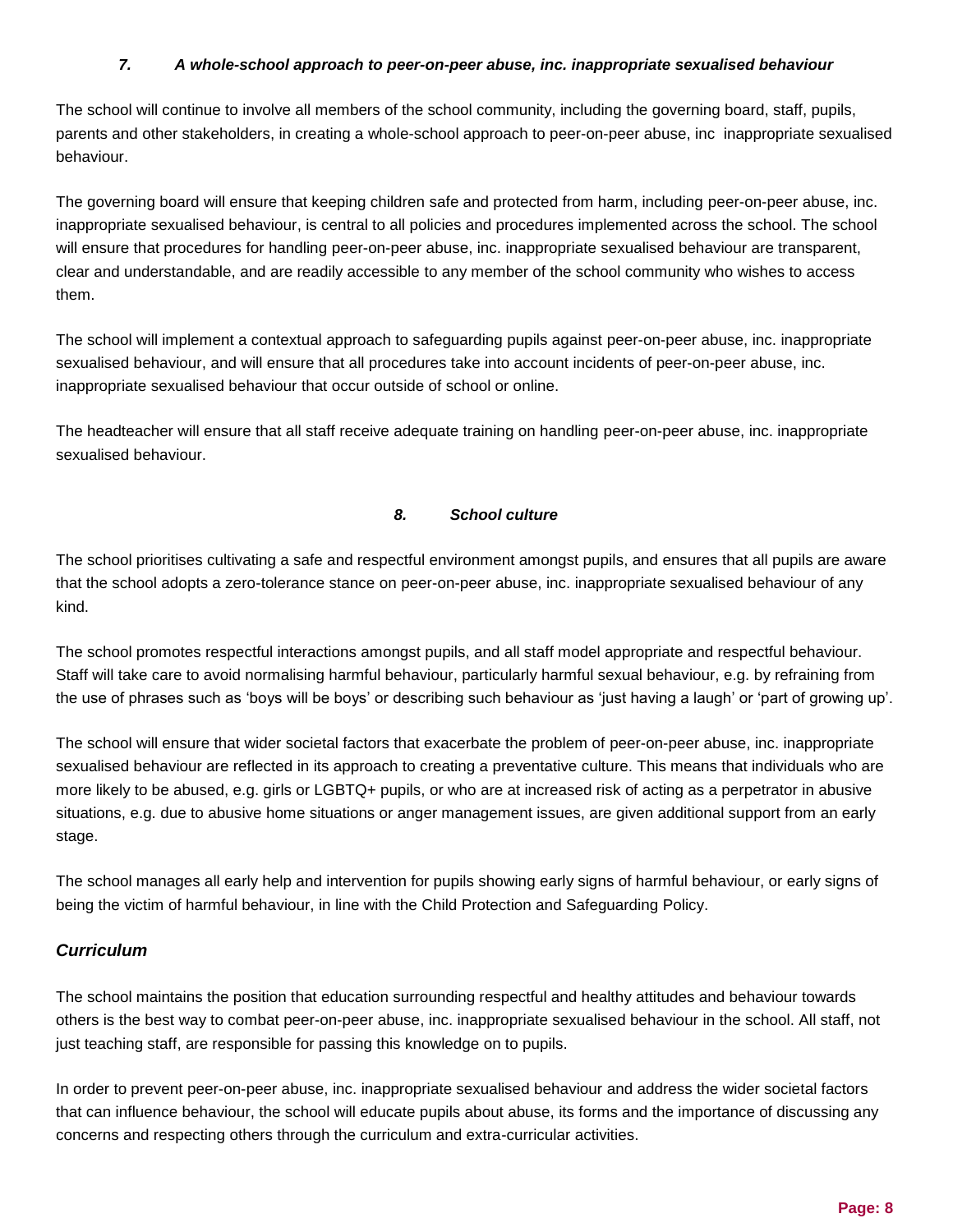The school will also ensure that pupils are taught about safeguarding, including online safety, as part of a broad and balanced curriculum. Such content will be age and stage of development specific, and tackle issues such as the following:

- Healthy relationships
- Respectful behaviour
- Stereotyping and equality
- LGBTQ+ identities and relationships
- Body confidence and self-esteem
- Prejudiced behaviour
- That sexual violence and sexual harassment is always wrong
- Addressing cultures of sexual harassment

Pupils will be allowed an open forum to talk about concerns and sexual behaviour. They are taught how to raise concerns and make a report, including concerns about their friends or peers, and how a report will be handled.

The curriculum will ensure that pupils of all ages are taught about and understand the concept of consent and its importance in an age-appropriate way.

#### *9. Channels for reporting abuse*

<span id="page-9-0"></span>Pupils will be able to report incidents of peer-on-peer abuse, inc. inappropriate sexualised behaviour or concerns about the behaviour of their peers through the following channels:

- Using the schools 'Report it' form, which can be accessed via the 'student hub' or from the QR codes which are on the 'Report it' posters which are in every room in the school.
- Sending a message directly to [gstansby@ahs.pmat.academy](mailto:gstansby@ahs.pmat.academy) or [dfurniss@ahs.pmat.academy](mailto:dfurniss@ahs.pmat.academy)
- Disclosing to any member of staff who will then take directly to the DSL

All channels for reporting abuse will be promoted and publicised throughout the school, and all pupils will be made aware of how, and to whom, to report incidents of abuse. The school will also ensure pupils are aware of the type of behaviour that should be reported, ranging from criminal behaviour, e.g. rape or sexual assault, to everyday harassment, e.g. sexualised jokes or inappropriate comments, to ensure that victims do not view their experience as 'not serious enough' to report.

The school will maintain a culture that promotes reporting abuse, whether the individual reporting is the victim, a bystander, or a friend or relative of the victim. Staff will address any incidents of pupils equating reporting abuse to 'snitching' or being a 'tattle-tale', and will convey to these pupils how important it is to report abuse to help tackle the wider problem of peer-on-peer abuse, inc. inappropriate sexualised behaviour in schools.

# <span id="page-9-1"></span>*10. Protecting pupils with increased vulnerability to peer-on-peer abuse, inc. inappropriate sexualised behaviour*

The school is aware that, while peer-on-peer abuse, inc. inappropriate sexualised behaviour can be perpetrated by, and against, anyone, there are certain groups of pupils who are at an increased risk of being on the receiving end of peer-onpeer abuse, inc. inappropriate sexualised behaviour.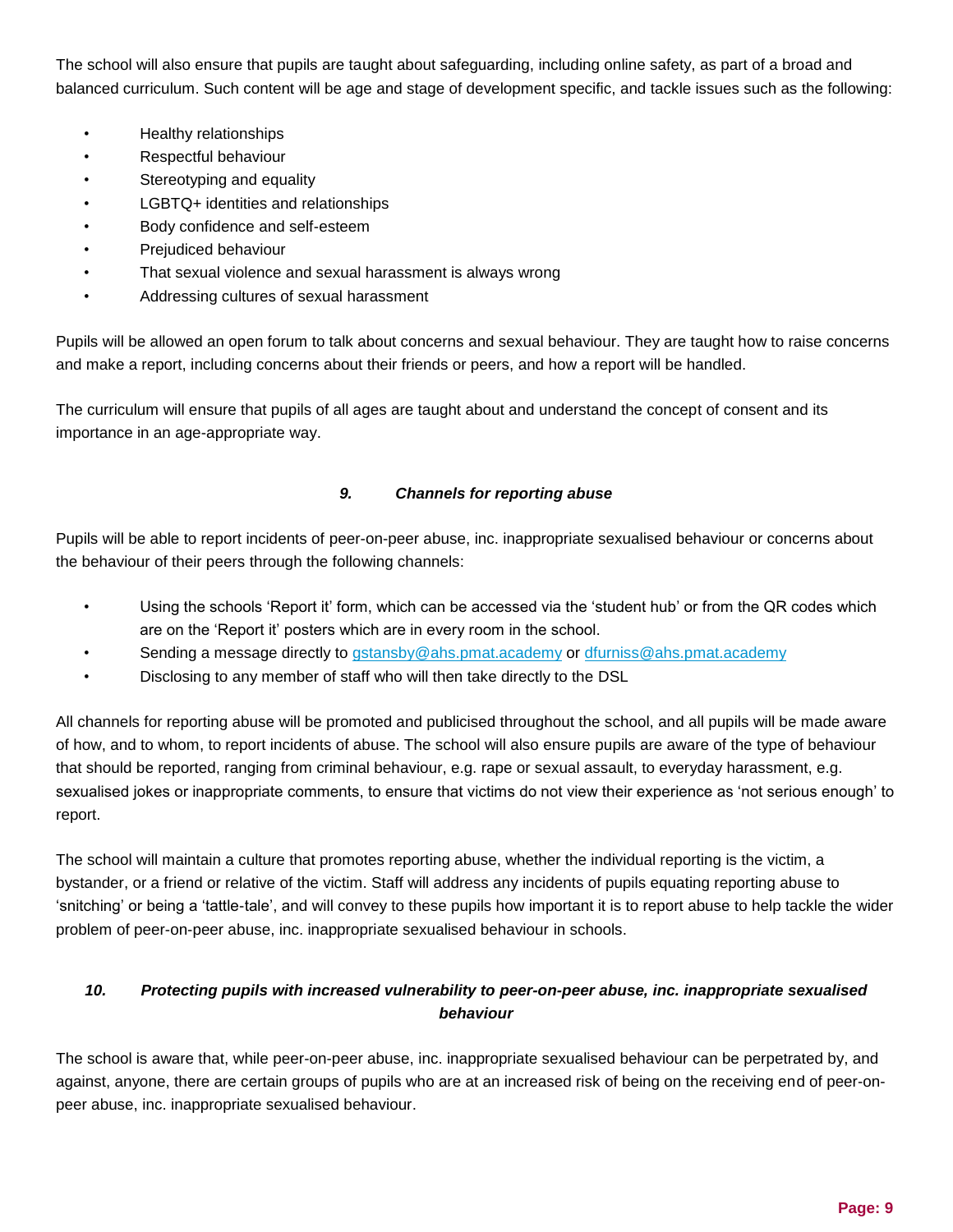Staff will be careful to acknowledge the increased risk certain pupils face while refraining from making assumptions about the nature of any reported, witnessed or suspected abuse. Staff will be aware that pupils who are generally at increased risk of abuse can also be perpetrators of abuse.

The school will ensure that action is taken, where possible, before major concerns arise; therefore, incidents of low-level abuse related to the characteristics of the below groups will be handled in line with early help procedures, which are laid out within the Child Protection and Safeguarding Policy and the Reporting Low-level Safeguarding Concerns Policy.

# <span id="page-10-0"></span>*Girls*

Staff will be aware that girls are more likely to be on the receiving end of peer-on-peer sexual abuse than their male counterparts, and that sexual violence and harassment against girls is very common and accounts for the majority of cases.

Taking into account that sexual harassment against girls is widespread in society, and largely based in gender inequality, the school will aim to encourage gender equality in all aspects of its operations. The school will aim to promote and nurture healthy attitudes and relationships amongst pupils of all genders, e.g. by challenging and working to deconstruct gender stereotypes in school.

Staff will challenge any incidents of misogynistic language or gender-based abuse, whether of a sexualised nature or not, as holding misogynistic viewpoints can make a pupil more likely to commit sexualised violence in the future.

# <span id="page-10-1"></span>*LGBTQ+ pupils*

Staff will be aware that pupils who are LGBTQ+, or are perceived to be LGBTQ+ whether they are or not, are more likely to be targeted by their peers, e.g. for discriminatory bullying.

The school holds a zero-tolerance policy towards pupils using homophobic, biphobic or transphobic language, regardless of whether or not the language is being directed at another individual. Every staff member is individually responsible for challenging such behaviour and making clear to all pupils that any abuse towards pupils who are LGBTQ+, or who are perceived to be, is unacceptable.

# <span id="page-10-2"></span>*Pupils with SEND*

Staff will be aware that pupils with SEND are at increased risk of peer-on-peer abuse, inc. inappropriate sexualised behaviour. The school will ensure that there are mechanisms in place to support pupils with SEND in reporting abuse, with due regard paid to the fact that these pupils may face additional barriers to reporting abuse and that spotting signs of abuse in these pupils may be harder.

Staff will avoid assuming that changes in the behaviour of pupils with SEND are as a result of their needs or disability, and will report any concerns to the DSL. The DSL and the SENCO will collaborate in the handling of instances of abuse towards pupils with SEND to ensure that barriers to communication can be effectively managed.

# <span id="page-10-3"></span>*Black, Asian and minority ethnic (BAME) pupils*

Staff will be aware that minority ethnic pupils, particularly black pupils, may be less likely to report abuse committed against them, and may be more likely to be misidentified as perpetrators of abuse.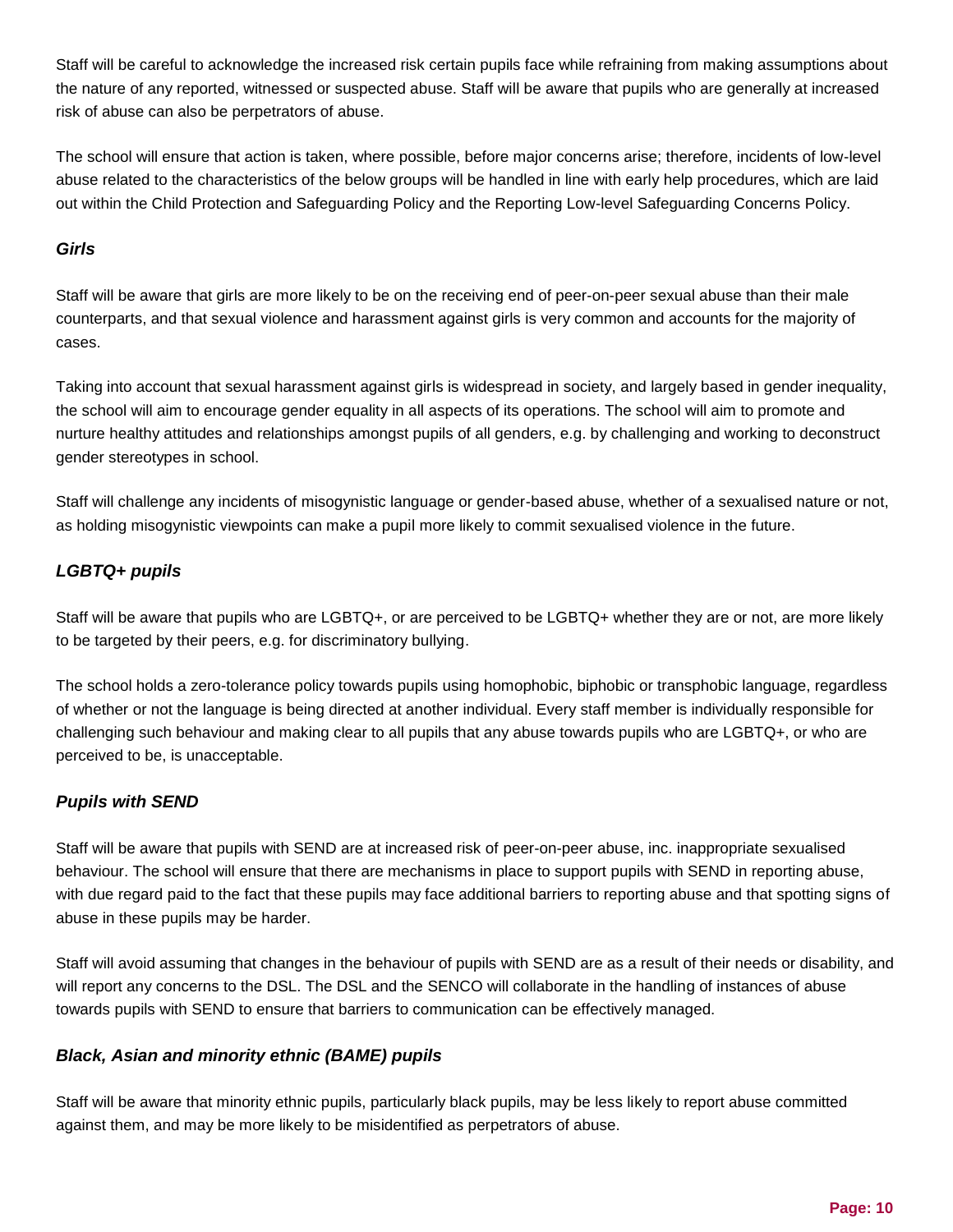The school holds a zero-tolerance policy towards pupils using racist language, regardless of whether the language is being directed at another individual. Every staff member is individually responsible for challenging such behaviour and making clear to all pupils that any abuse towards pupils from BAME backgrounds is unacceptable.

Staff will also be aware that BAME girls, BAME pupils with SEND, or BAME LGBTQ+, or perceived LGBTQ+ pupils, are likely to face increased abuse due to the intersection of these identities. Staff will be vigilant with regard to these pupils and the ways in which other pupils behave towards them, in order to ensure any incidents or potential incidents can be handled as soon as they occur.

# 8*. Staff identifying and reporting concerns*

Staff will receive safeguarding training as part of their induction, and annual refresher training. This training will include guidance on how to recognise indicators of peer-on-peer abuse, inc. inappropriate sexualised behaviour of all kinds, and how to distinguish between behaviour, particularly sexual behaviour, that is developmentally appropriate and that which is harmful.

When identifying pupils at risk of potential harm or who have been harmed by their peers, staff members will look out for a number of indicators including, but not limited to, the following:

- Injuries in unusual places, such as bite marks on the neck, that are also inconsistent with their age
- Lack of concentration and acting withdrawn
- Knowledge ahead of their age, e.g. sexual knowledge
- Use of explicit language
- Fear of abandonment
- Depression and low self-esteem
- Changes to their social group, e.g. spending time with older pupils, or social isolation
- Alcohol or substance misuse

Where a pupil is displaying signs of being impacted by peer-on-peer abuse, inc. inappropriate sexualised behaviour, or perpetrating peer-on-peer abuse, inc. inappropriate sexualised behaviour, staff will report this to the DSL as soon as is reasonably practical.

Staff will challenge all instances of abusive or harmful behaviour displayed by pupils that they witness or are reported to them. Staff will not wait for concerns or situations between pupils to escalate before intervening; minor or singular instances of abusive behaviour will still be brought to the attention of the DSL and the pupil will always be spoken to about their behaviour and disciplined, where appropriate, in line with the Behavioural Policy.

# The DSL will:

- Record any inappropriate sexual behaviour on the schools 'Safeguarding referral Spreadsheet'
- Use the schools 'Assessment for possible inappropriate sexualised behaviour' document to assess and identify the next steps they should follow. See Appendix 1. The Brook Sexual Behaviours Traffic Light Toolkit to identify sexual behaviours within certain age categories. The Sexual Behaviours Traffic Light toolkit provides guidance that is age and developmentally appropriate, positive and protective. The tool uses the categories of green, orange and red light to help identify, understand and respond to children and young people's sexual behaviours by age range; 0-4, 5-7, 8-12, 13-15 and 16-18.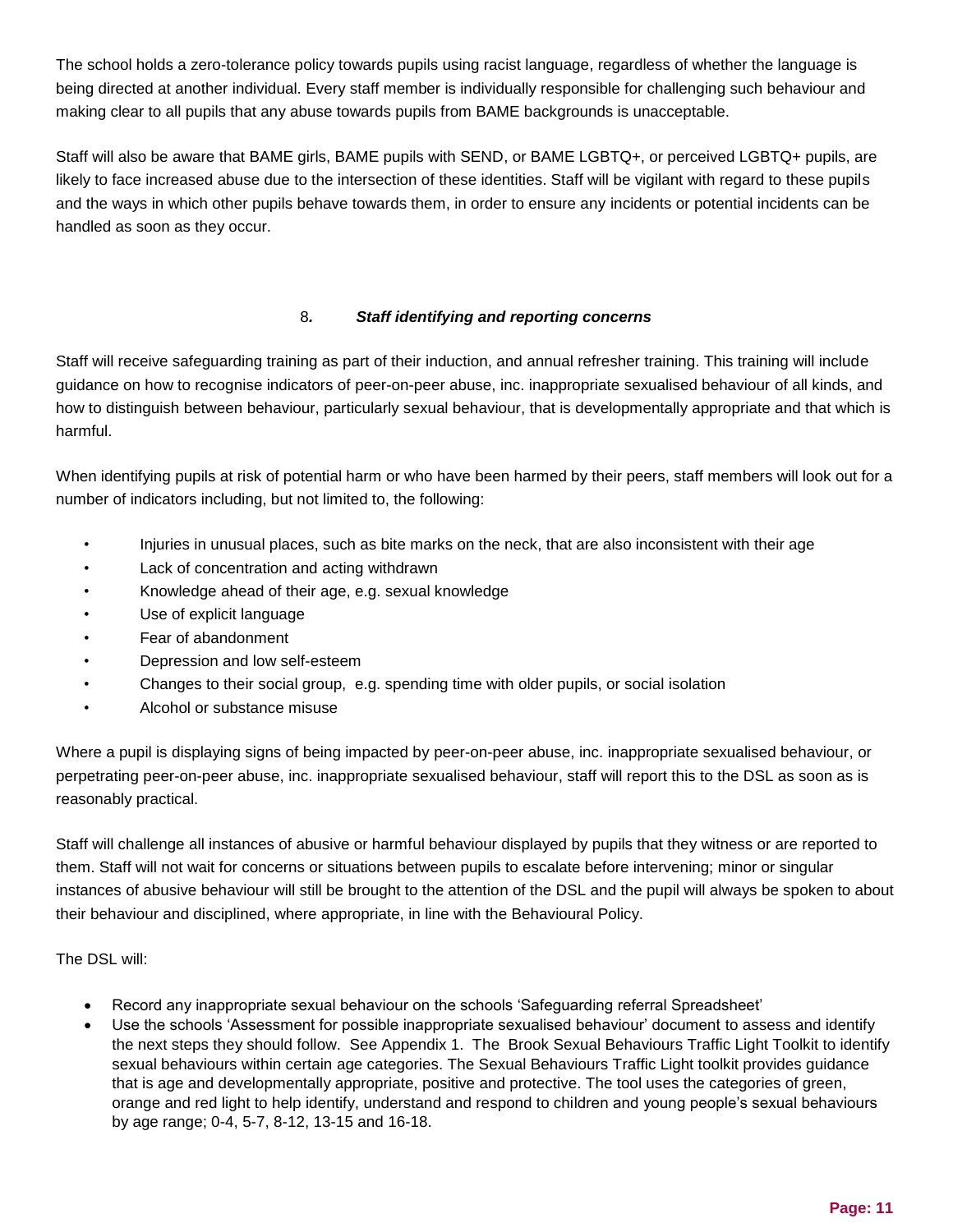Staff will enforce the school's policy that no known and substantiated incident of abusive or harmful behaviour between pupils will occur without consequences for the perpetrator(s), although these consequences will be decided on a case-bycase basis and will take into account the views of any victims involved, the context of the behaviour and the severity of the incident.

Staff will be aware that just because a victim of abusive behaviour does not report the behaviour or react to the behaviour negatively, this does not mean that the behaviour is not still harmful; some pupils will be uncomfortable challenging their peers on inappropriate behaviour, or may not be aware themselves that the behaviour is abusive. Staff have a responsibility to ensure that both the perpetrator(s), or alleged perpetrator(s), and the victim(s) understand that such behaviour inflicted by or against them was unacceptable; failing to challenge a pupil on unacceptable behaviour can normalise that behaviour not just for the pupil in question, but for all pupils who see the behaviour going unchallenged.

Staff will remain cognisant that downplaying abusive behaviour can lead to a culture of unacceptable behaviour throughout the school and, as such, will treat all displays or reports of abusive behaviour with the utmost severity and sensitivity in order to reinforce to all pupils that such behaviour will not be tolerated, and to prevent further instances of this behaviour in the future.

# 9. *Handling allegations of abuse against pupils*

Staff will always, when handling an incident of alleged abuse, take the report of the victim seriously, reassure them, support them and work to keep them safe. Victims will never be made to feel like they are causing a problem, be made to feel ashamed, or have their experience minimised by staff at the school. Staff will be aware of the importance of not downplaying any reports of abuse; however, will ensure that they remain sympathetic, and observant of the duty of care, to both the alleged perpetrator(s) and victim(s).

If a friend of a victim makes a report or a member of staff overhears a conversation, staff will take action – they will never assume that someone else will deal with it, or wait for a disclosure. The basic principles remain the same as when a victim reports an incident; however, staff will consider why the victim has not chosen to make a report themselves and the discussion will be handled sensitively and with the help of children's social care where necessary. If staff are in any doubt, they will speak to the DSL.

Where an alleged incident took place away from the school or online but involved pupils from the school, the school's duty to safeguard pupils remains the same and the incident will be treated equally as seriously and investigated in the same way as an incident that took place in school.

All staff will be trained to handle disclosures. Effective safeguarding practice includes:

- Never promising confidentiality at the initial stage.
- Only sharing the report with those necessary for its progression.
- Explaining to the victim what the next steps will be and who the report will be passed to.
- Recognising that the person the pupil chose to disclose the information to is in a position of trust.
- Being clear about boundaries and how the report will be progressed.
- Not asking leading questions and only prompting the pupil with open questions.
- Waiting until the end of the disclosure to immediately write a thorough summary. If notes must be taken during the disclosure, it is important to still remain engaged and not appear distracted.
- Only recording the facts as the pupil presents them not the opinions of the note taker.
- Where the report includes an online element, being aware of searching, screening and confiscation advice.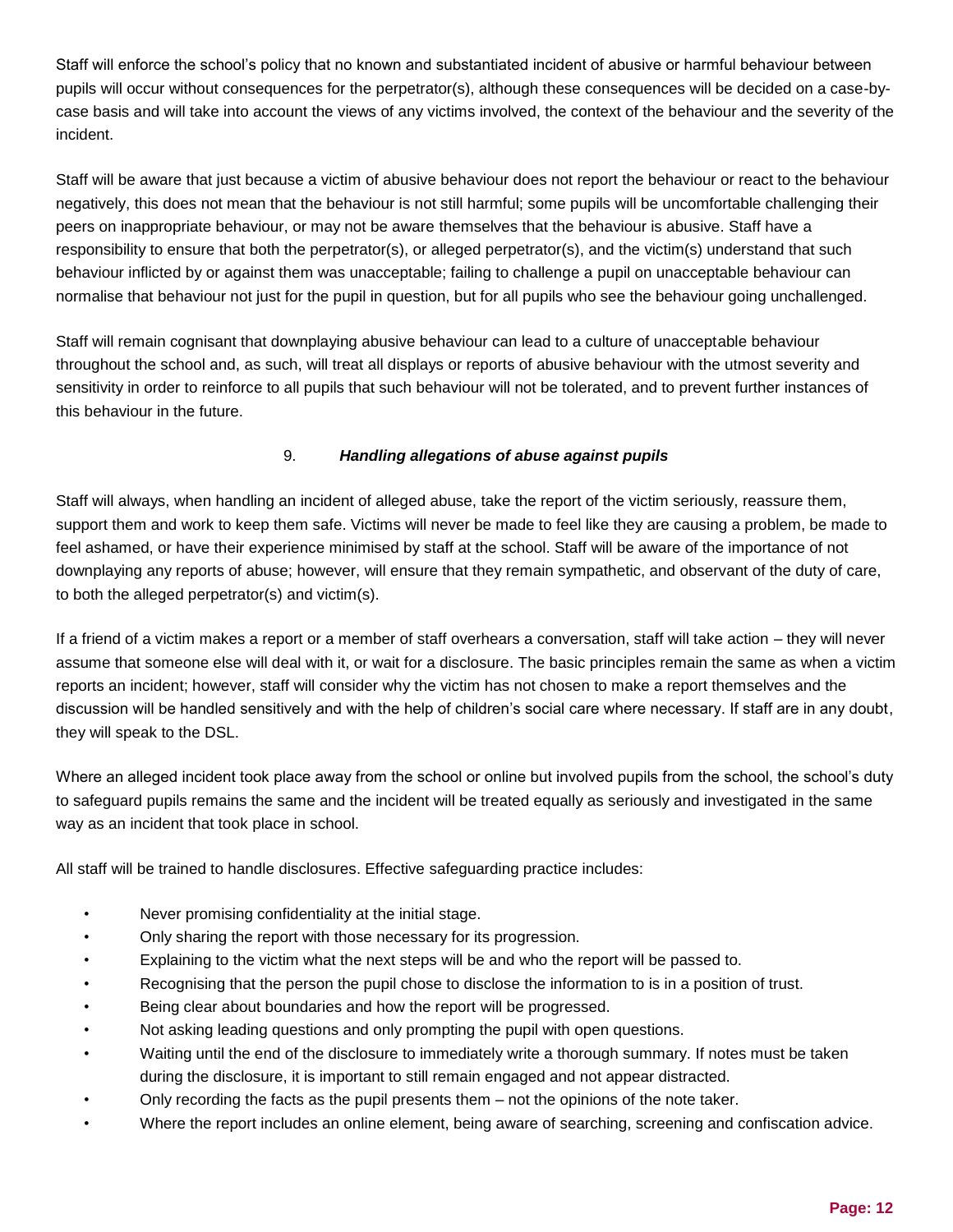- Wherever possible, managing disclosures with two staff members present (preferably with the DSL or a deputy).
- Informing the DSL or deputy as soon as possible after the disclosure if they could not be involved in the disclosure.

The DSL will be informed of any allegations of abuse against pupils with SEND. They will record the incident in writing and, working with the SENCO, decide what course of action is necessary, with the best interests of the pupil in mind at all times.

# <span id="page-13-0"></span>*Confidentiality*

The school will only engage staff and agencies required to support the victim and/or be involved in any investigation. If a victim asks the school not to tell anyone about the disclosure, the school cannot make this promise. Even without the victim's consent, the information may still be lawfully shared if it is in the public interest and protects children from harm.

The DSL will consider the following when making confidentiality decisions:

- Parents will be informed unless it will place the victim at greater risk.
- If a pupil is at risk of harm, is in immediate danger or has been harmed, a referral will be made to children's social care.
- Rape, assault by penetration and sexual assault are crimes reports containing any such crimes will be passed to the police.

The DSL will weigh the victim's wishes against their duty to protect the victim and others. If a referral is made against the victim's wishes, it will be done so extremely carefully and the reasons for referral will be explained to the victim. Appropriate specialist support will always be offered.

# <span id="page-13-1"></span>*Anonymity*

There are legal requirements for anonymity where a case is progressing through the criminal justice system. The school will do all it can to protect the anonymity of children involved in any report of sexual violence or sexual harassment. It will carefully consider, based on the nature of the report, which staff will be informed and what support will be in place for the children involved. When deciding on the steps to take, the school will consider the role of social media in potentially exposing victims' identities and facilitating the spread of rumours.

# <span id="page-13-2"></span>*Risk assessment*

The DSL or a deputy will make an immediate risk and needs assessment any time there is a report of sexual violence. For reports of sexual harassment, a risk assessment will be considered on a case-by-case basis. Risk assessments are not intended to replace the detailed assessments of experts, and for incidents of sexual violence it is likely that a professional risk assessment by a social worker or sexual violence specialist will be required.

Risk assessments will consider:

- The victim.
- The alleged perpetrator.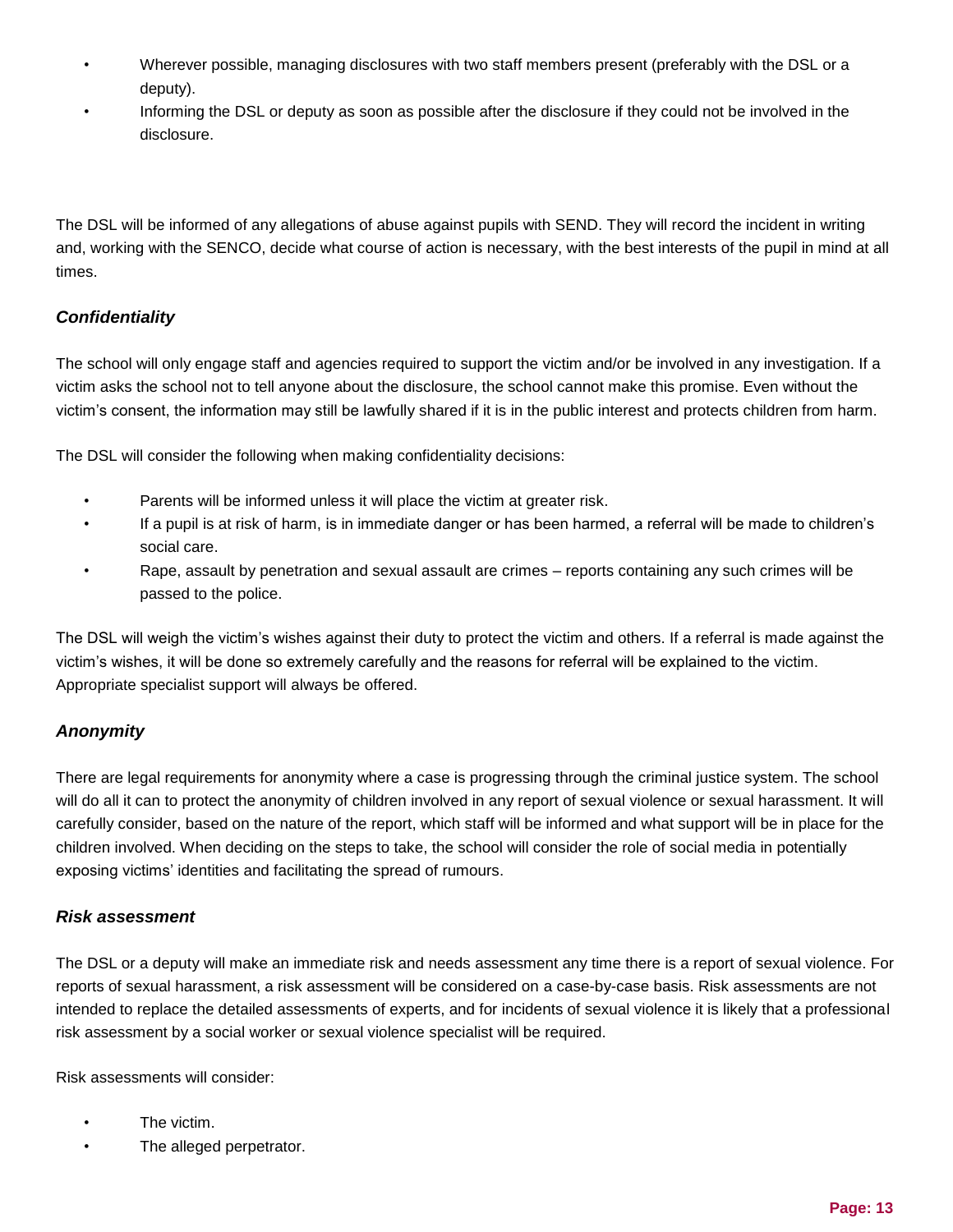• Other pupils at the school, especially any actions that are appropriate to protect them.

Risk assessments will be recorded (either on paper or electronically) and kept under review in accordance with the school's Data Protection Policy.

Taking action following a disclosure

The DSL or a deputy will decide the school's initial response, taking into consideration:

- The victim's wishes.
- The nature of the incident.
- The ages and developmental stages of the pupils involved.
- Any power imbalance between the pupils.
- Whether the incident is a one-off or part of a pattern.
- Any ongoing risks.
- Any related issues and the wider context, such as whether there are wider environmental factors in a pupil's life that threaten their safety and/or welfare.
- The best interests of the pupil.
- That sexual violence and sexual harassment are always unacceptable and will not be tolerated.

Immediate consideration will be given as to how to support the victim, alleged perpetrator and any other pupils involved.

For reports of rape and assault by penetration, the alleged perpetrator will be removed from any classes shared with the victim whilst the school establishes the facts. The school will consider how to keep the victim and alleged perpetrator apart on school premises, and on transport where applicable. These actions will not be seen as a judgement of guilt on the alleged perpetrator.

For reports of sexual violence and sexual harassment, the proximity of the victim and alleged perpetrator and the suitability of shared classes, premises and transport will be considered immediately. In all cases, the initial report will be carefully evaluated and the wishes of the victim, nature of the allegations and requirement to protect all children will be taken into consideration.

Where a pupil is found to have been involved in harmful sexual behaviour, e.g. non-consensually sharing indecent imagery of another pupil, the school will help the pupil to move forward from the incident by supporting them in adopting more positive behaviour patterns and attitudes.

#### <span id="page-14-0"></span>*Managing the report*

The decision of when to inform the alleged perpetrator of a report will be made on a case-by-case basis. If a report is being referred to children's social care or the police, the school will speak to the relevant agency to discuss informing the alleged perpetrator.

There are four likely outcomes when managing reports of sexual violence or sexual harassment:

- Managing internally.
- Providing early help.
- Referring to children's social care.
- Reporting to the police.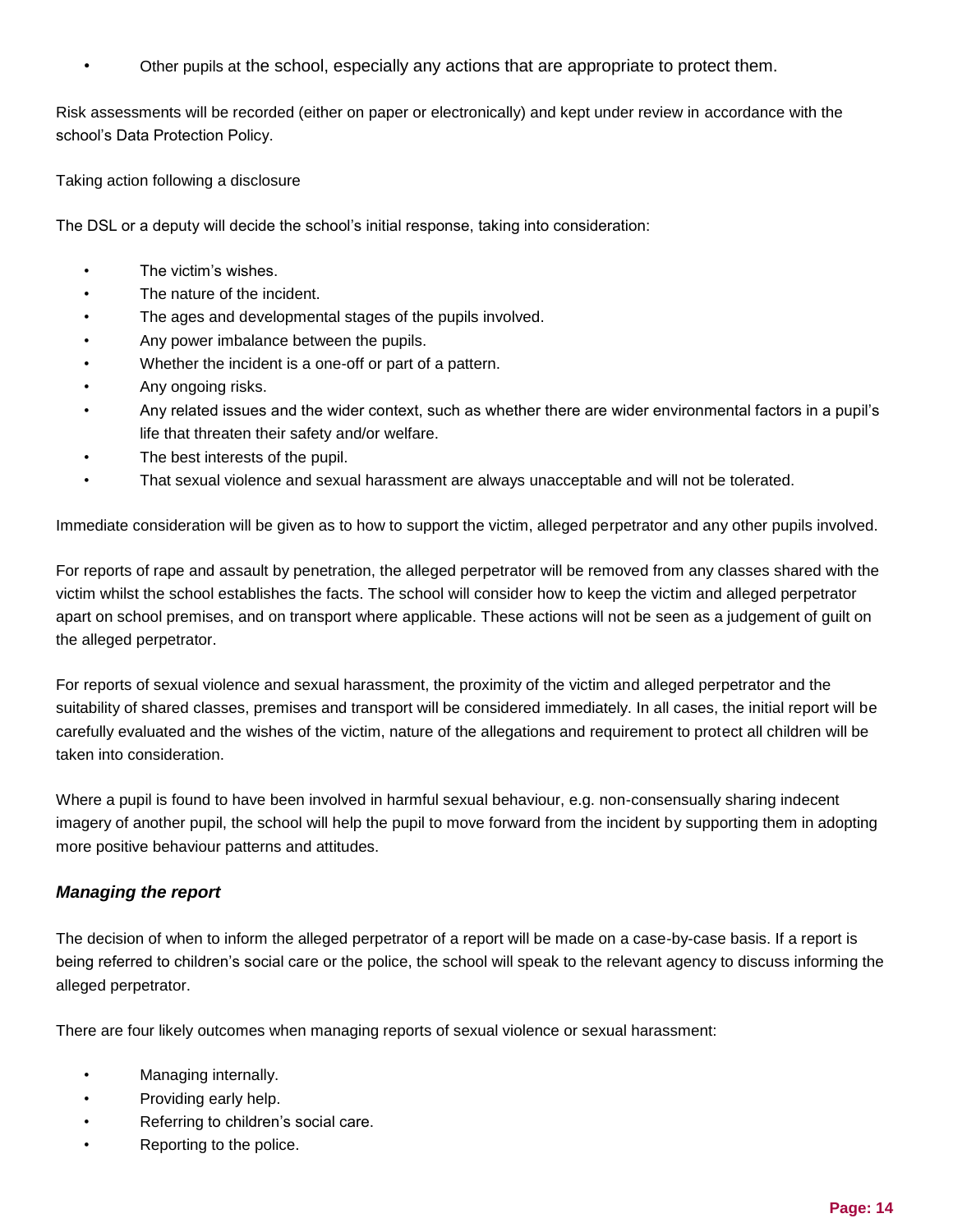Whatever outcome is chosen, it will be underpinned by the principle that sexual violence and sexual harassment are never acceptable and will not be tolerated. All concerns, discussions, decisions and reasons behind decisions will be recorded either on paper or electronically.

The following situations are statutorily clear and do not allow for contrary decisions:

- The age of consent is 16.
- A child under the age of 16 can never consent to sexual activity.
- Sexual intercourse without consent is always rape.
- Rape, assault by penetration and sexual assault are defined in law.
- Creating and sharing sexual photos and videos of children under 18 is illegal including children making and sending images and videos of themselves.

#### <span id="page-15-0"></span>*Managing internally*

In some cases, e.g. one-off incidents, the school may decide to handle the incident internally through behaviour and bullying policies and by providing pastoral support.

# <span id="page-15-1"></span>*Providing early help*

The school may decide that statutory interventions are not required, but that pupils may benefit from early help – providing support as soon as a problem emerges. This approach can be particularly useful in addressing non-violent harmful sexual behaviour and may prevent the escalation of sexual violence.

#### <span id="page-15-2"></span>*Referral to children's social care*

If a pupil has been harmed, is at risk of harm or is in immediate danger, the school will make a referral to children's social care. Parents will be informed unless there is a compelling reason not to do so (if referral will place the victim at risk). This decision will be made in consultation with children's social care.

The school will not wait for the outcome of an investigation before protecting the victim and other children.

The DSL will work closely with children's social care to ensure that the school's actions do not jeopardise any investigation. Any related risk assessment will be used to inform all decisions. If children's social care decide that a statutory investigation is not appropriate, the school will consider referring the incident again if they believe the pupil to be in immediate danger or at risk of harm. If the school agrees with the decision made by children's social care, they will consider the use of other support mechanisms such as early help, pastoral support and specialist support.

#### <span id="page-15-3"></span>*Reporting to the police*

Reports of rape, assault by penetration or sexual assault will be passed on to the police – even if the alleged perpetrator is under 10 years of age. Generally, this will be in parallel with referral to children's social care. The DSL and deputies will follow the local process for referral.

Parents will be informed unless there is a compelling reason not to do so. Where parents are not informed, it is essential for the school to support the pupil with any decision they take, in unison with children's social care and any appropriate specialist agencies.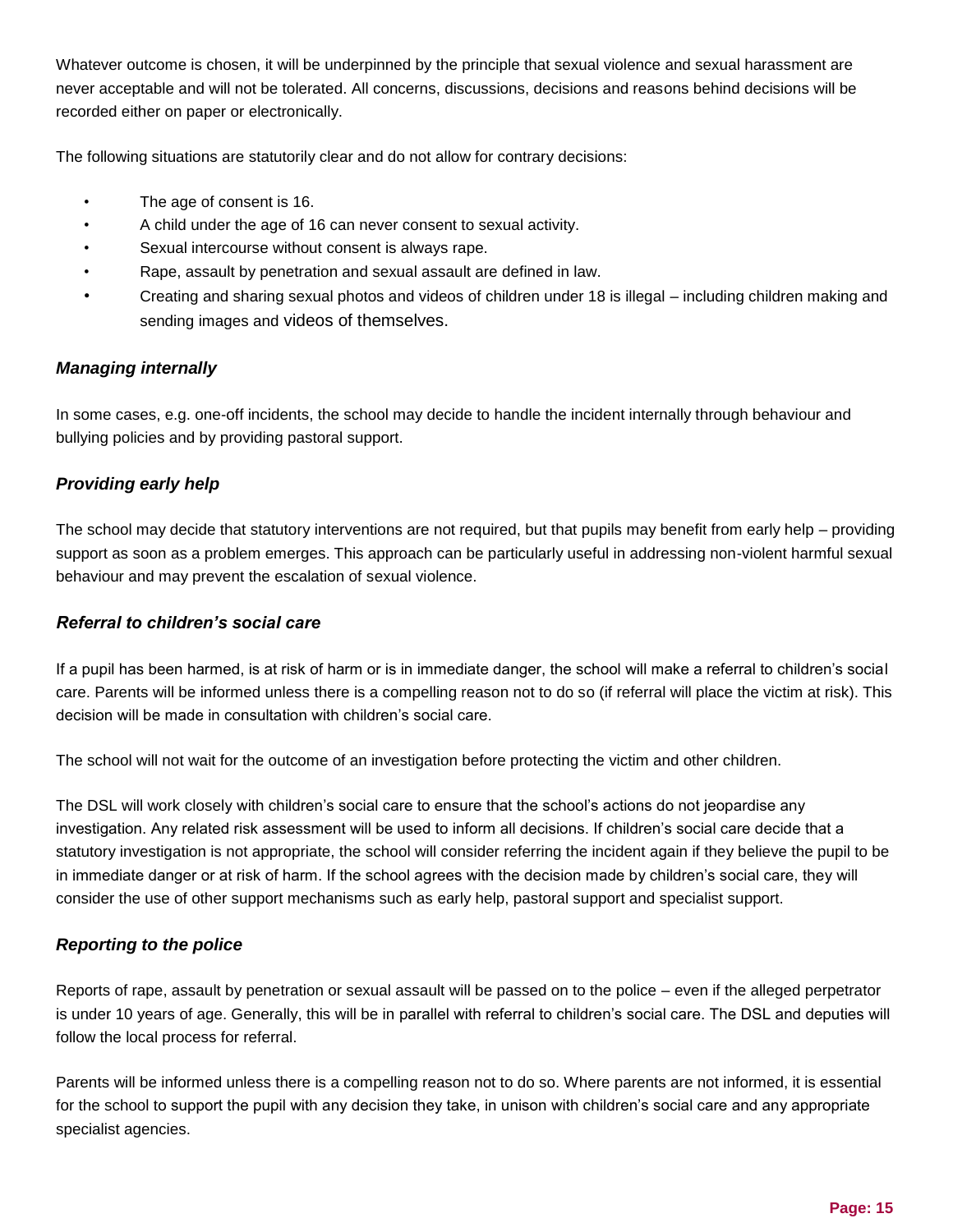The DSL and governing board will agree what information will be disclosed to staff and others, in particular the alleged perpetrator and their parents. They will also discuss the best way to protect the victim and their anonymity. The DSL will be aware of local arrangements and specialist units that investigate child abuse.

In some cases, it may become clear that the police will not take further action, for whatever reason. In these circumstances, the school will continue to engage with specialist support for the victim as required.

# <span id="page-16-0"></span>*Bail conditions*

Pupils against whom further action is taken by the police may be released under bail conditions or 'released under investigation' (RUI) in circumstances that do not warrant the application of bail. Where this occurs and the perpetrator returns to school, the school's primary focus will be conducting an assessment of the risk the perpetrator poses to the victim or other pupils and staff at the school, both physically and in terms of trauma or emotional stress, and implementing any mitigating measures necessary to reduce the harm caused.

The school will work with children's social care and the police to support the victim, alleged perpetrator and other pupils (especially witnesses) during criminal investigations. The school will seek advice from the police to ensure they meet their safeguarding responsibilities.

The school will liaise with police investigators to develop a balanced set of arrangements whereby both the alleged perpetrator and the victim can continue to receive a suitable education without compromising any ongoing investigations or the emotional state of the victim.

# <span id="page-16-1"></span>*Managing delays in the criminal justice system*

The school will not wait for the outcome (or even the start) of criminal proceedings before protecting the victim, alleged perpetrator and other children. The associated risk assessment will be used to inform any decisions made. The DSL will work closely with the police to ensure the school does not jeopardise any criminal proceedings, and to obtain help and support as necessary.

# <span id="page-16-2"></span>*The end of the criminal process*

Risk assessments will be updated if the alleged perpetrator receives a caution or is convicted. If the perpetrator remains in the same school as the victim, the school will set out clear expectations regarding the perpetrator, including their behaviour and any restrictions deemed reasonable and proportionate with regards to the perpetrator's timetable. The school will ensure that the victim and perpetrator remain protected from bullying and harassment (including online).

Where an alleged perpetrator is found not guilty or a case is classed as requiring "no further action", the school will offer support to the victim and alleged perpetrator for as long as is necessary. The victim is likely to be traumatised and the fact that an allegation cannot be substantiated does not necessarily mean that it was unfounded. The school will discuss decisions with the victim and offer support. The alleged perpetrator is also likely to require ongoing support, as they have also been through a difficult and upsetting experience.

The headteacher will carefully consider, on a case-by-case basis, whether allowing the victim and the alleged perpetrator to share classes or attend the same activities is conducive to either party's effective education, and will implement alternative arrangements, in consultation with the DSL (and SENCO where the victim or alleged perpetrator has SEND), where necessary.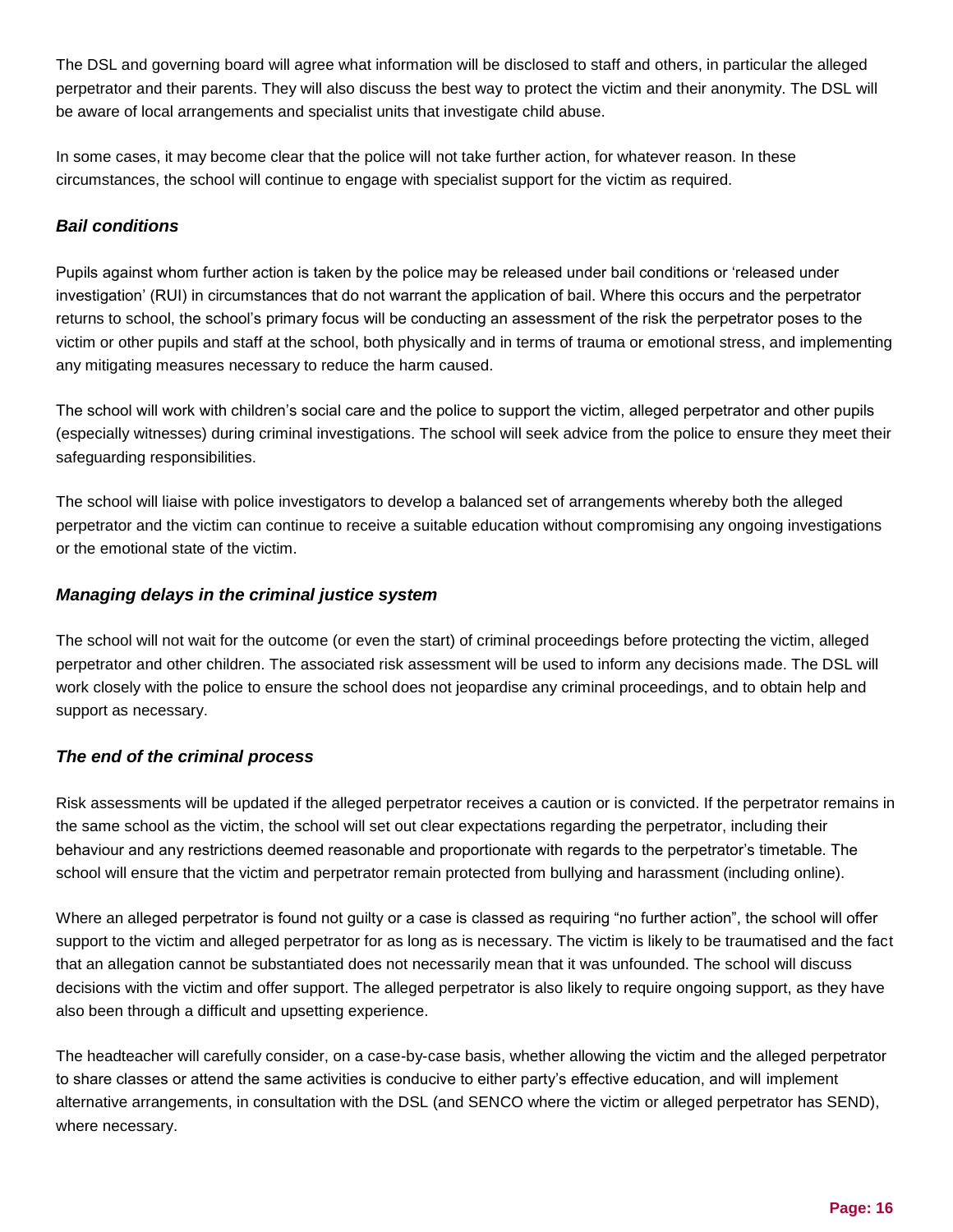# <span id="page-17-0"></span>*Ongoing support for the victim*

Any decisions regarding safeguarding and supporting the victim will be made with the following considerations in mind:

- The terminology the school uses to describe the victim
- The age and developmental stage of the victim
- The needs and wishes of the victim
- Whether the victim wishes to continue in their normal routine
- The victim will not be made to feel ashamed about making a report
- What a proportionate response looks like

Victims may not disclose the whole picture immediately and they may be more comfortable talking about the incident on a piecemeal basis; therefore, a dialogue will be kept open and the victim can choose to appoint a designated trusted adult.

Victims may struggle in a normal classroom environment. Whilst it is important not to isolate the victim, the victim may wish to be withdrawn from lessons and activities at times. This will only happen when the victim wants it to, not because it makes it easier to manage the situation. The school will provide a physical space for victims to withdraw to.

Victims may require support for a long period of time and the school will be prepared to offer long-term support in liaison with relevant agencies. Everything possible will be done to prevent the victim from bullying and harassment as a result of any report they have made. If the victim is unable to remain in the school, alternative provision or a move to another school will be considered – this will only be considered at the request of the victim and following discussion with their parents. If the victim does move to another school, the DSL will inform the school of any ongoing support needs and transfer the child protection file.

Ongoing support for the alleged perpetrator

Any decisions made regarding the support required for an alleged perpetrator will be made with the following considerations in mind:

- The terminology the school uses to describe the alleged perpetrator
- The balance of safeguarding the victim and providing the alleged perpetrator with education and support
- The reasons why the alleged perpetrator may have abused the victim and the support necessary
- Their age and developmental stage
- What a proportionate response looks like
- Whether the behaviour is a symptom of their own abuse or exposure to abusive practices and/or materials
- What the outcome of the investigation was

When making a decision, advice will be taken from children's social care, specialist sexual violence services and the police as appropriate. If the alleged perpetrator moves to another school (for any reason), the DSL will inform the destination school of any ongoing support needs and transfer the child protection file.

If the reported abuse is found to have taken place, the school will work with professionals as required to understand why the abuse took place and provide a high level of support to help the pupil understand and overcome the reasons for their behaviour and reduce the likelihood of them abusing again.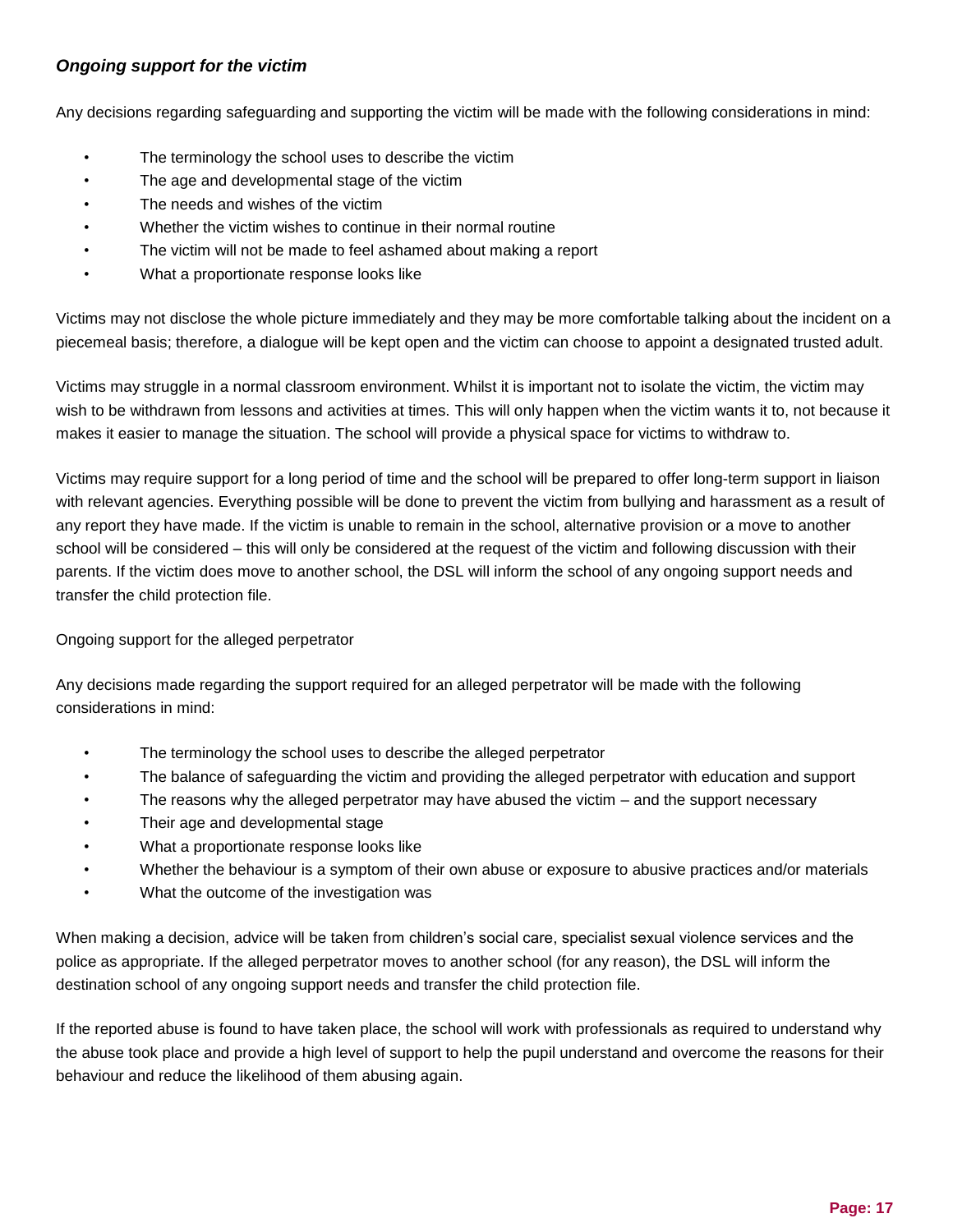# <span id="page-18-0"></span>*Disciplining the alleged perpetrator*

Disciplinary action can be taken whilst investigations are ongoing and the fact that investigations are ongoing does not prevent the school reaching its own conclusion and imposing an appropriate penalty.

The school will make such decisions on a case-by-case basis, with the DSL taking a leading role. The school will take into consideration whether any action would prejudice an investigation and/or subsequent prosecution. The police and children's social care will be consulted where necessary. The school will also consider whether circumstances make it unreasonable or irrational for the school to make a decision about what happened while an investigation is considering the same facts.

Disciplinary action and support can take place at the same time. The school will be clear whether action taken is disciplinary, supportive or both.

#### <span id="page-18-1"></span>*Shared classes*

Once the DSL has decided to progress a report, they will again consider whether the victim and alleged perpetrator will be separated in classes, on school premises and on school transport – balancing the school's duty to educate against its duty to safeguard. The best interests of pupils will always come first.

Where there is a criminal investigation into rape or assault by penetration, the alleged perpetrator will be removed from classes with the victim and potential contact on school premises and transport will be prevented.

Where a criminal investigation into rape or assault by penetration leads to a conviction or caution, in all but the most exceptional circumstances, this will constitute a serious breach of discipline and result in the view that allowing the perpetrator to remain in the school would harm the education or welfare of the victim and potentially other pupils.

Where a criminal investigation into sexual assault leads to a conviction or caution, the school will consider suitable sanctions and permanent exclusion. If the perpetrator remains at the school, the school will keep the victim and perpetrator in separate classes and manage potential contact on school premises and transport. The nature of the conviction or caution, alongside the wishes of the victim, will inform any discussions made.

Where a report of sexual assault does not lead to a police investigation, this does not mean that the offence did not happen or that the victim has lied. Both the victim and alleged perpetrator will be affected and appropriate support will be provided. Considerations regarding sharing classes and potential contact will be made on a case-by-case basis.

In all cases, the school will record its decisions and be able to justify them. The needs and wishes of the victim will always be at the heart of the process.

# <span id="page-18-2"></span>*Working with parents*

In most sexual violence cases, the school will work with the parents of both the victim and alleged perpetrator. For cases of sexual harassment, these decisions will be made on a case-by-case basis.

The school will meet the victim's parents with the victim present to discuss the arrangements being put in place to safeguard the victim, and to understand their wishes in terms of support arrangements and the progression of the report.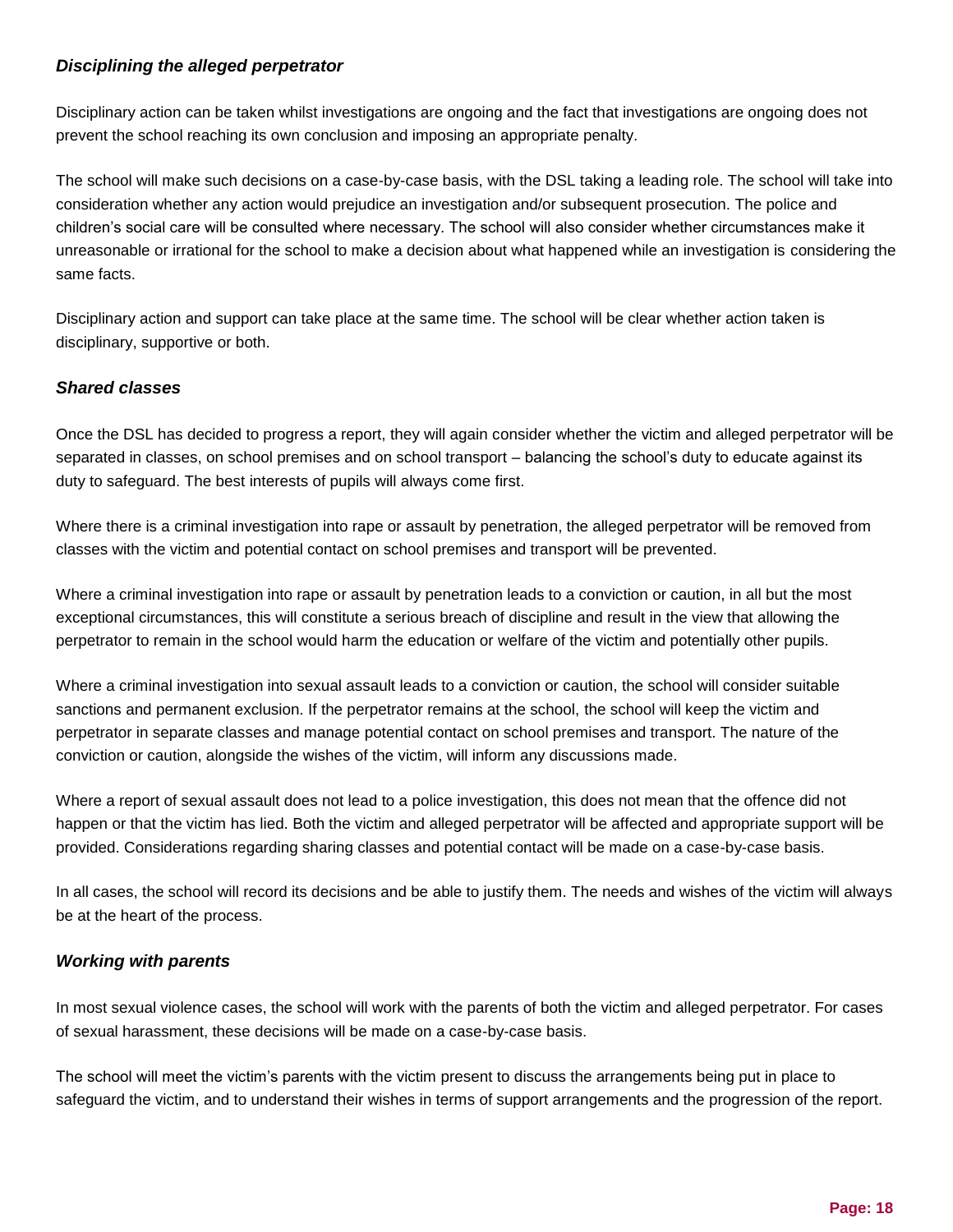Schools will also meet with the parents of the alleged perpetrator to discuss arrangements that will impact their child, such as moving them out of classes with the victim. Reasons behind decisions will be explained and the support being made available will be discussed. The DSL or a deputy will attend such meetings, with agencies invited as necessary.

Clear policies regarding how the school will handle reports of sexual violence and how victims and alleged perpetrators will be supported will be made available to parents.

# <span id="page-19-0"></span>*Safeguarding other children*

Children who have witnessed sexual violence, especially rape and assault by penetration, will be provided with support. It is likely that children will "take sides" following a report, and the school will do everything in its power to protect the victim, alleged perpetrator and witnesses from bullying and harassment.

The school will keep in mind that contact may be made between the victim and alleged perpetrator, and that harassment from friends of both parties could take place via social media, and will do everything in its power to prevent such activity.

As part of the school's risk assessment following a report, transport arrangements will be considered, as it is a potentially vulnerable place for both the victim and alleged perpetrator. Schools will consider any additional support that can be put in place.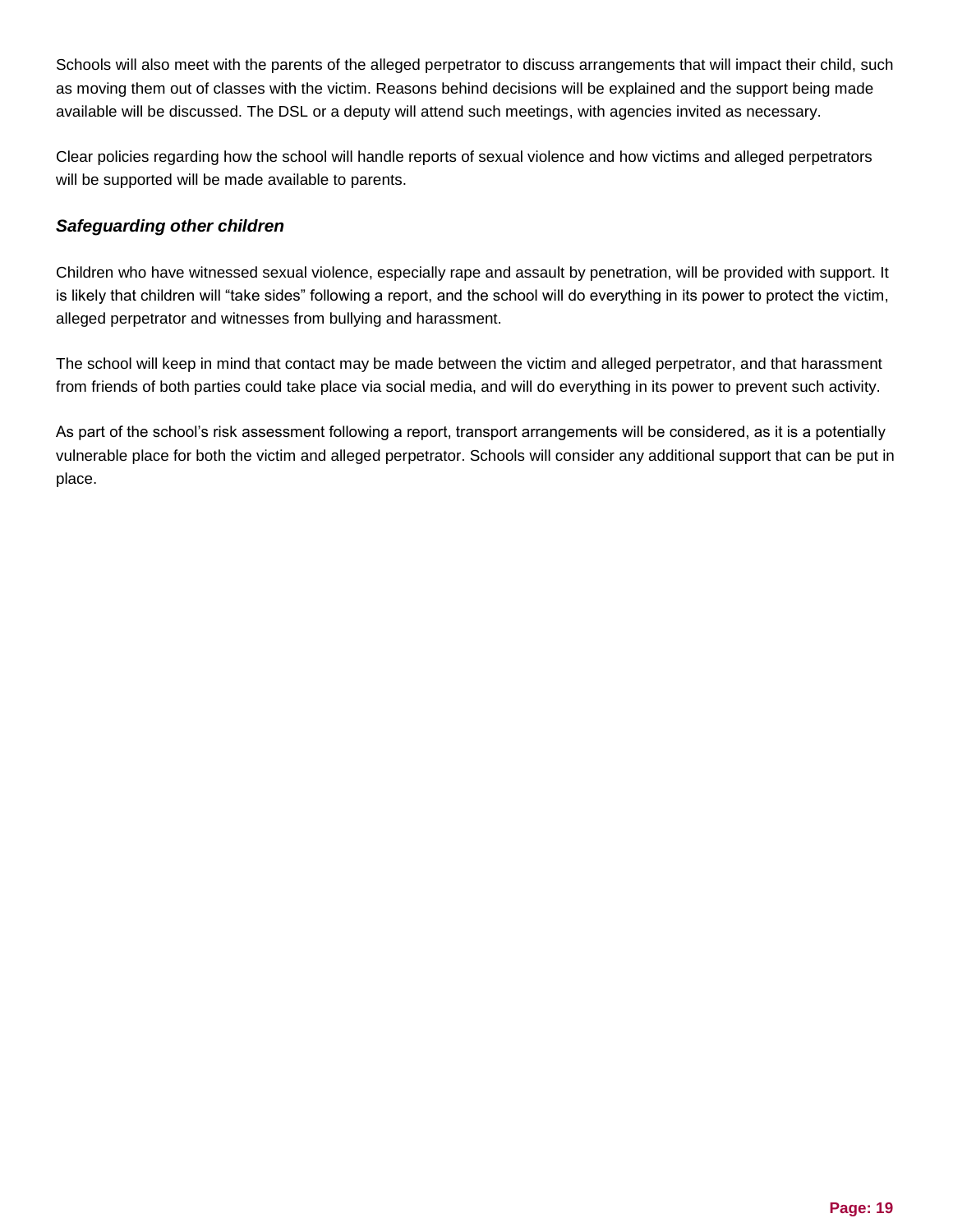# **Assessment for possible inappropriate sexualised behaviour**

## *Introduction*

When sexualised behaviour has been observed or, a child or parent has informed staff that such behaviour has taken place then staff should inform the Senior Designated Person for Child Protection/Safeguarding who will clarify the exact behaviour which has taken place and make a considered assessment of its nature and decide appropriate next steps. This assessment should determine whether the incident is: 3 age appropriate sexual exploration, inappropriate sexual behaviour which is not considered to be abusive, inappropriate sexual behaviour which when put together with other information might be an indication that the child is experiencing sexual abuse, sexual behaviour which constitutes an offence.

#### *Outcomes of the Assessment and initial responses*

- Behaviour assessed as "normal" sexual exploration which is age appropriate then there should be no further action
- Behaviour assessed as being inappropriate but not abusive (behaviour consensual, no marked power deferential, no indication of any coercion).
	- Staff should discuss the behaviour with the parents and plan a management strategy to address the behaviour. Consideration might also be given to supporting parents/carer in making a referral to another agency. When assessing child to child behaviour the needs of both young people must be taken into consideration as both may be 'children in need' and a referral to Social Care, with consent of parents for an assessment of need may be considered.
- Behaviour assessed as being inappropriate and as a possible indication that the child might be experiencing child sexual abuse
	- Staff should discuss the incident with Social Services in order to determine next steps. This could result in the school making a Child Protection referral to Social Care (Section 47)
- Behaviour constitutes an offence
	- Staff should discuss with the parents/carers of the child alleging assault and support them if they wish to make a formal complaint to the police. Staff will need to decide if the incident is so serious that they need to inform the police and decide when to speak with the parents/carer of the young person who instigated the behaviour.

#### *Summary*

- If the school becomes aware that a child is displaying inappropriate sexualised behaviour, an assessment should be made as to whether or not the behaviour is abusive
- If the behaviour is inappropriate but not thought to be abusive, the school should speak to the parent or carer to devise a consistent strategy to manage the behaviours, eliminate any medical reasons underpinning the behaviours, and consider a possible referral to other agencies ( e.g. CAHMS, Educational Psychologist, Behaviour Improvement Team, CSC)
- If the behaviour is thought to be abusive, a discussion should take place with Children's Social Care Contact and Referral Team to determine next steps – e.g. informing parents, investigation, and Police involvement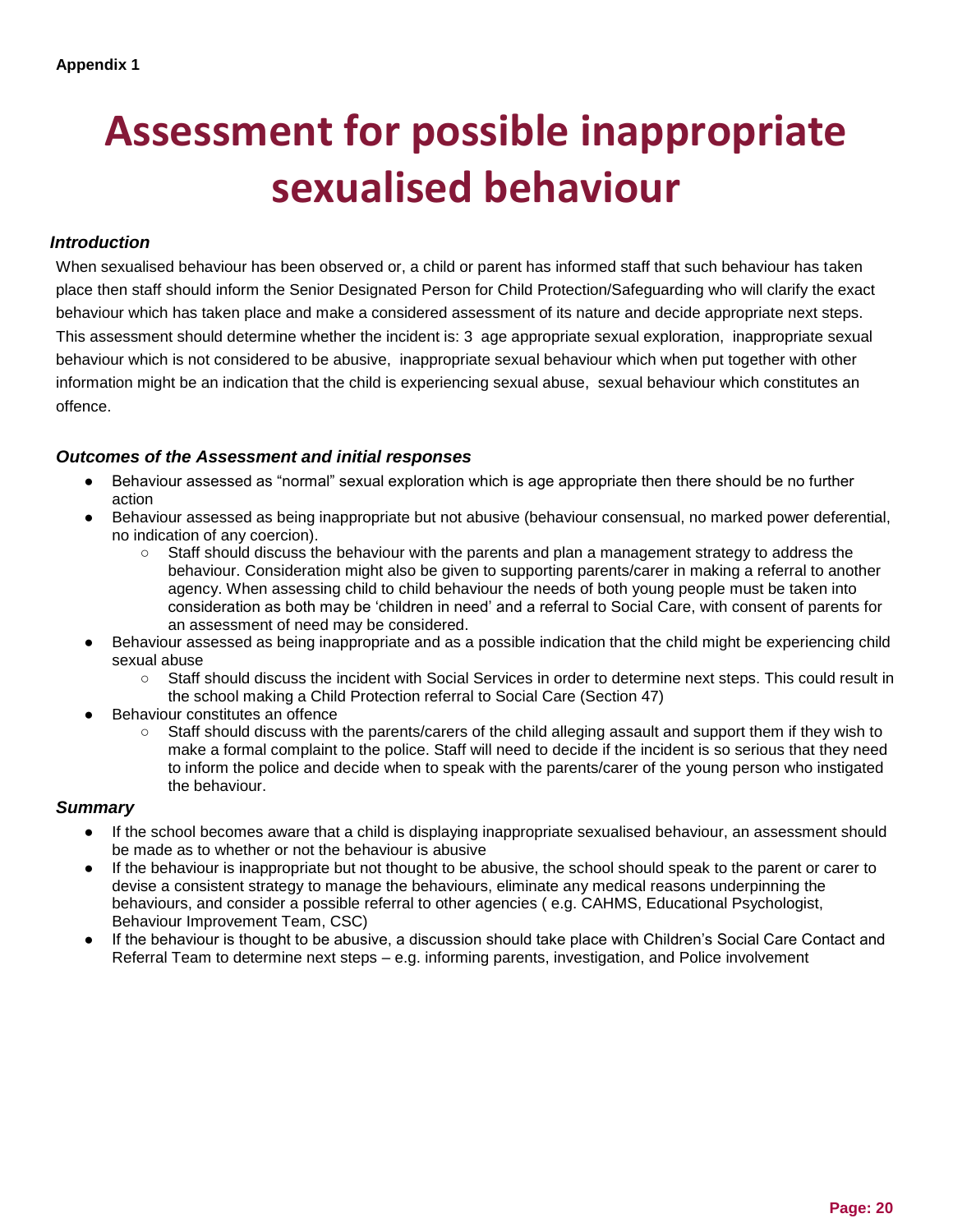# **Flow Chart of Procedures on the Assessment and Management of Sexualised Behaviour in Children and Young People**

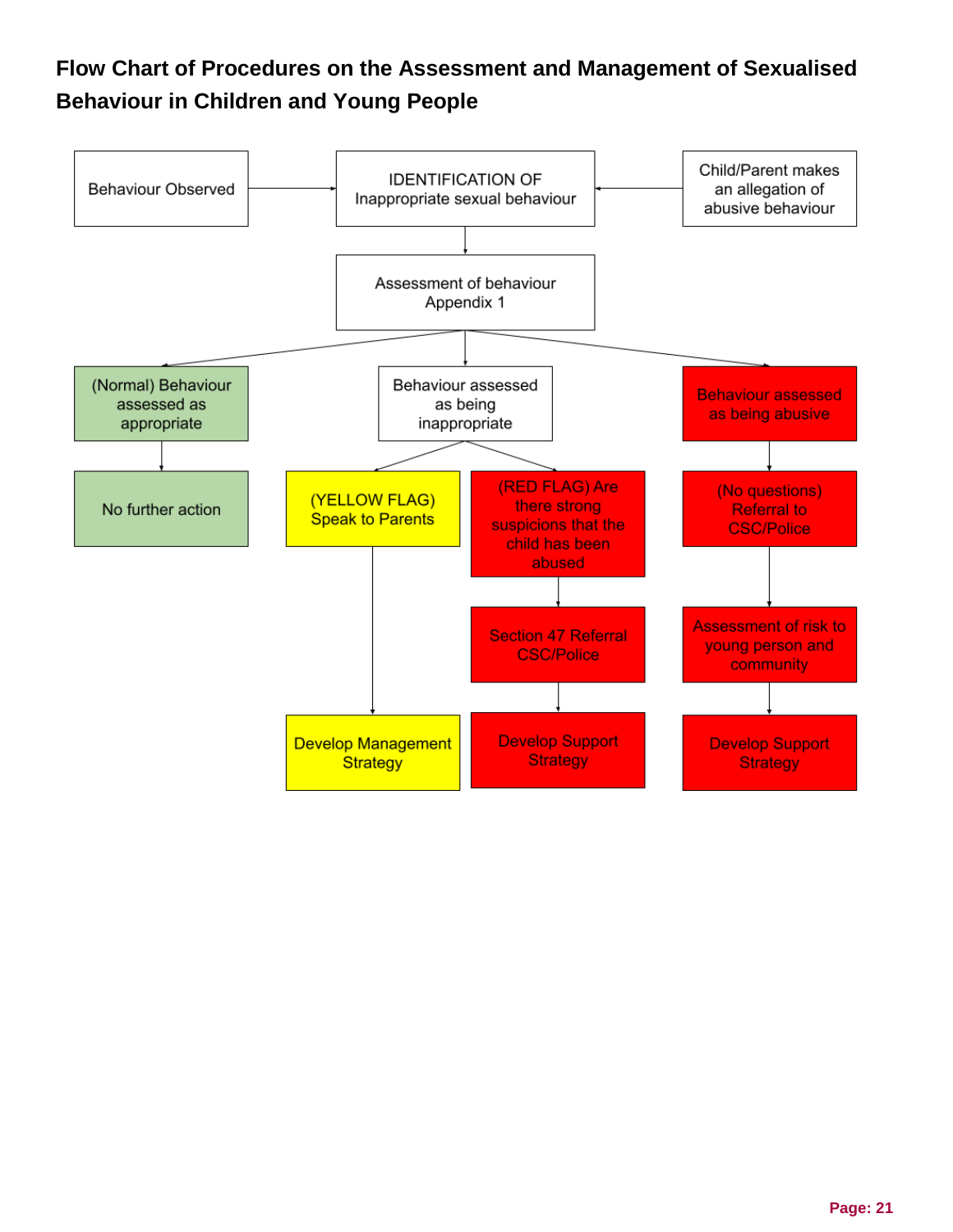# **Appendix 1 - The traffic light toolkit**

The traffic light toolkit lists examples of green, amber and red behaviours within four different age groups (there are only 2 attached in this document). These are examples only and must be considered in context.

The age categories deliberately overlap to demonstrate the fluidity and variable nature of development. These are indicative, and understanding may vary. The 13 to 17 age category may also be a useful guide for vulnerable young people, or young people with physical or learning disabilities, up to age 25.

All green, amber and red behaviours require some form of attention and response, but the type of intervention will vary according to the behaviour. Green behaviours may highlight opportunities to provide positive feedback and information that supports healthy sexuality. Amber and red behaviours may require observation, documentation, education, referral to other services, increased supervision, therapy, safeguarding assessment and/or a legal response.

Sexual development is influenced by many factors. When using the traffic light tool to categorise behaviour, it is necessary to consider the current social, cultural, legal, community and familial context.

# *What if the presenting behaviour is not in the normative list?*

The normative lists provides examples of the types of behaviours that would sit within each colour category. If the presenting behaviour is not given as an example it may be useful to consider the following questions:

- Is the behaviour consensual for all children or young people involved?
- Is the behaviour reflective of natural curiosity or experimentation?
- Does the behaviour involve children or young people of a similar age or developmental ability?
- Is the behaviour unusual for that particular child or young person? Is the behaviour excessive, coercive, degrading or threatening?
- Is the behaviour occurring in a public or private space?
- How does this affect the colour categorisation?
- Are other children or young people showing signs of alarm or distress as a result of the behaviour?

# *Female genital mutilation/cutting*

Female genital mutilation (FGM), also known as female circumcision or female genital cutting, is defined by the World Health Organisation as being "all procedures involving partial or total removal of the external female genitalia or other injury to the female genital organs whether for cultural, religious or other non-theraputic reason". FGM is illegal in this country and it is also illegal to take a child out of the country for FGM. FGM is always a safeguarding issue. It has not been included in the normative lists as it is not a behaviour. However, if it is suspected that a child or young person may be at risk or has been subjected to FGM, this should be treated as a red indicator.

# **The law**

# *Children, young people, sex and the law*

The legal age for children and young people to consent to sex is 16 regardless of sexual orientation. However, young people are unlikely to be prosecuted for mutually agreed sexual activity where there is no evidence of exploitation.

The law does not affect young people's right to confidential advice on contraception, condoms, pregnancy and abortion, or their ability to consent to treatment, even if they are under 16.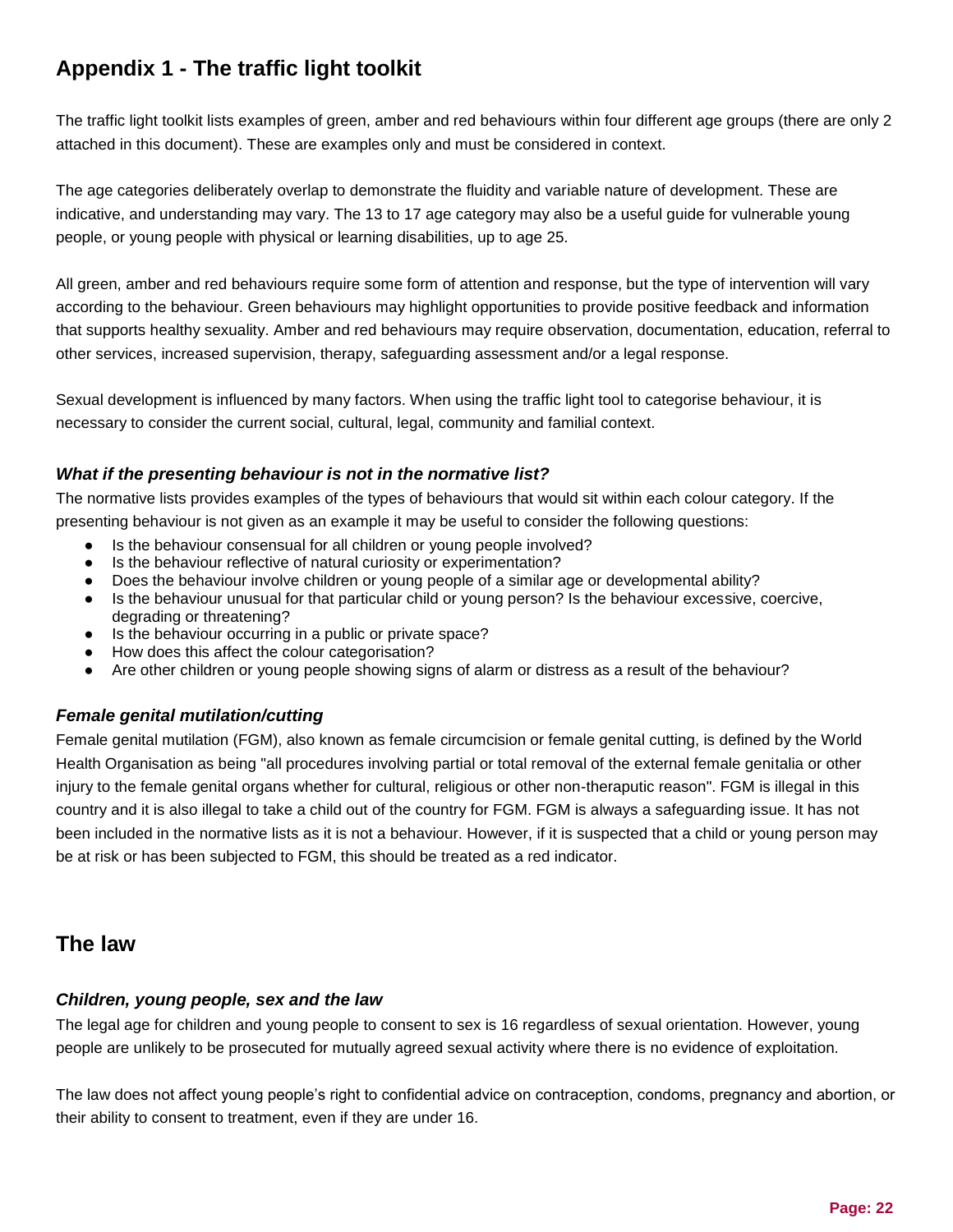Sexual offences legislation in all parts of the United Kingdom assumes that children and young people under 13 do not have the capacity to consent to sexual activity.

It is illegal for an adult who is in a position of trust to a child or young person under the age of 18, such as a teacher or carer, to have sex with them.

The law covers all intercourse, other penetration or sexual touching of a child. It includes sexual touching of any part of their body, clothed or unclothed, either with a body part or with an object.

It is also against the law to persuade a child to take part in sexual activity, to engage in sexual activity in their presence, to cause them to watch a sexual act (including videos, photographs or on websites) or to arrange to meet them following sexual grooming.

# *Consent*

Sexual offences legislation provides statutory definitions of consent that are relevant in the case of offences such as rape, sexual assault and other non-consensual offences.

In England, Wales and Northern Ireland a person is deemed to consent if she/he agrees by choice, and has the freedom and capacity to make that choice. A person may not have the freedom to consent because she/he is forced by, for example, violence or threat of violence, to engage in sexual activity. A person may not have the capacity to consent to sexual activity because, for instance, they have a mental disorder.

In Scotland, consent is defined as free agreement, supplemented with a non-exhaustive list of circumstances in which consent can never be present, such as when the person is incapacitated by drugs or alcohol, or when they are sleeping.

More details on the laws regarding sexual activity with children and young people can be found at: <http://www.brook.org.uk/professionals/information/sex-and-the-law/consent-to-sexual-relationships>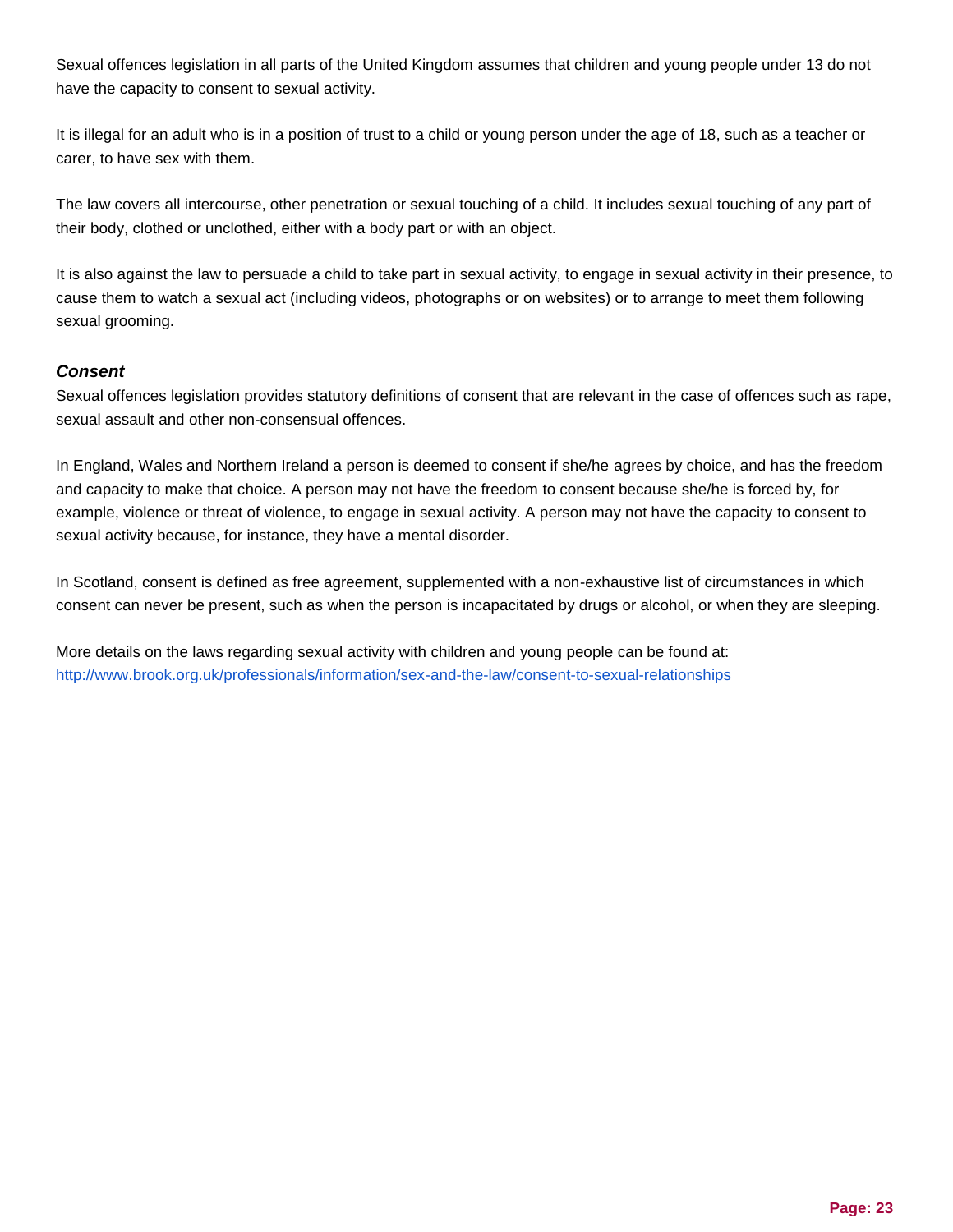# **Challenges**

# *Recognising the challenges of personal and professional values*

Many professionals say they experience a 'gut feeling' when children or young people they are working with are at risk of harm, or of harming others. This resource is designed to support that instinct by helping professionals make effective assessments and decisions.

It is important when making decisions about children and young people that professionals acknowledge that they have their own personal judgements, beliefs and values that could affect their choices. If a behaviour is deemed 'inappropriate' by one professional but does not concern another, young people are more likely to get mixed messages about their sexuality and behaviour.

# *Beliefs*

Culture, beliefs and ethnicity play a vital and challenging role when assessing and responding to sexual behaviour. What is considered 'acceptable' sexual behaviour differs vastly from community to community. It is important to consider that this resource is focused on protecting young people from harm and that this does not differ within the context of beliefs. Where sexual behaviours are considered to be a safeguarding issue, procedures must be adhered to regardless of culture and beliefs within communities.

#### *Challenging assumptions about gender*

Professionals and parents often feel different levels of concern dependent on the gender of the child or young person displaying sexual behaviours. It is important to challenge these concerns and to think about why a behaviour may be considered acceptable for one gender but not for the other. These reactions are likely to be based on personal values, beliefs or social assumptions.

# *Challenging assumptions about sexuality*

Young people become aware of their sexual orientation at different ages and a range of factors will impact at what age they feel safe and ready to explore their sexual orientation and to tell others about it. If a young person comes out as lesbian, gay or bisexual then whatever their age, they should be taken seriously and provided with age-appropriate information and guidance.

It is safe and healthy for all young people, whether they are straight, lesbian, gay or bisexual to begin exploring healthy sexual behaviour. However, professionals often regard sexual contact between young people of the same sex with greater concern than they would regard the same sexual contact between young people of the opposite sex.

The sexual development of lesbian, gay and bisexual young people does not in itself require intervention. If professionals react to behaviour simply because it is taking place between two young people of the same sex, it could lead to those young people feeling ashamed about engaging in what is normal healthy behaviour. It sends the message that there is something 'wrong' with the way their sexuality is developing.

There are things that may legitimately give concerns about the sexual behaviour of young people and may lead to an intervention such as if there were a significant age or developmental difference between the partners or the relationship seemed coercive or abusive. Such things would raise concern regardless of whether that behaviour involves someone of the same sex or opposite sex.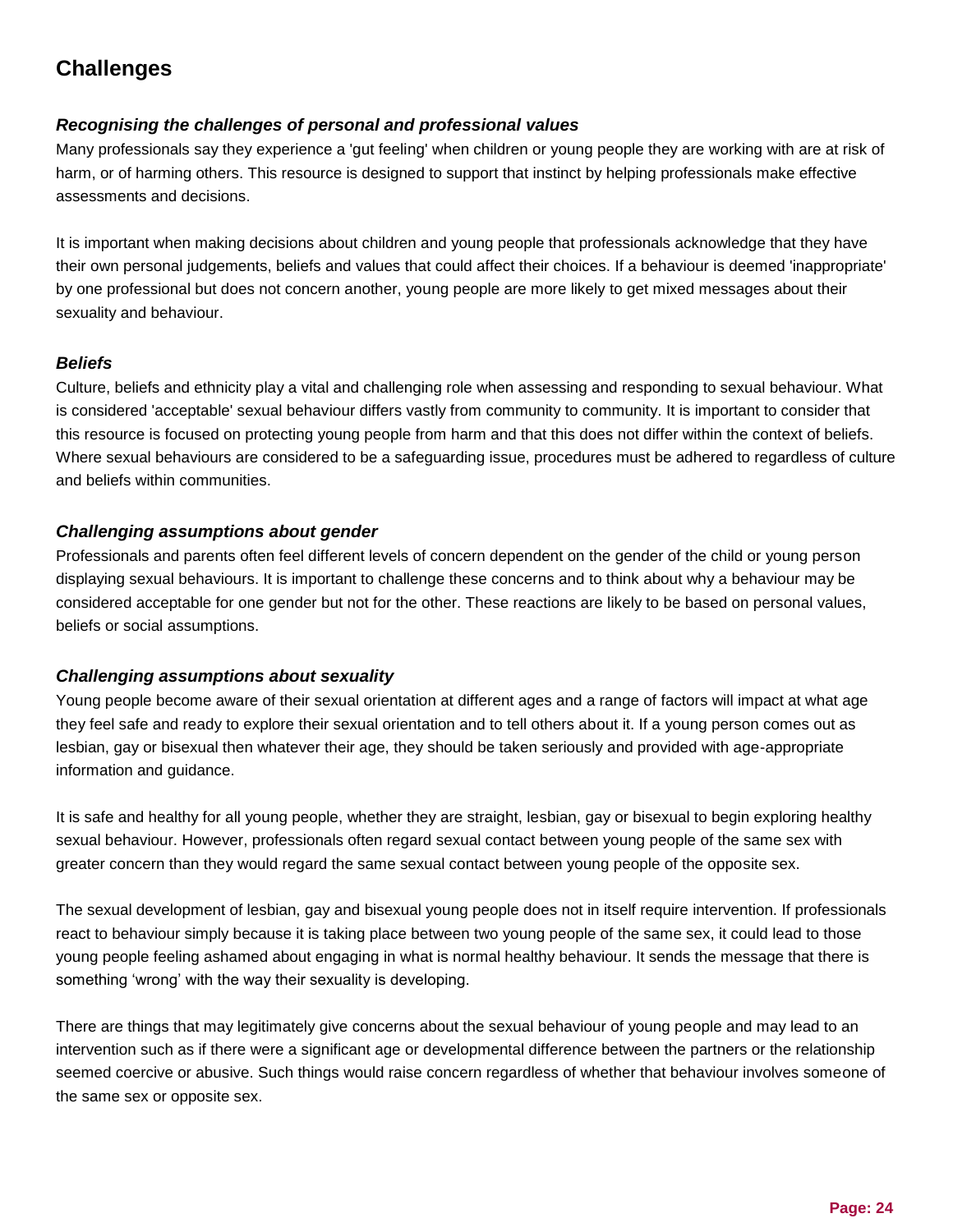# *The internet and the media*

Children and young people are increasingly exposed to a variety of sexual content through the internet. The accessibility of potentially harmful sexual information, imagery and pornography causes concern from professionals, parents and carers. It is vital that young people are given robust and appropriate sex and relationships education to help them process and question this information.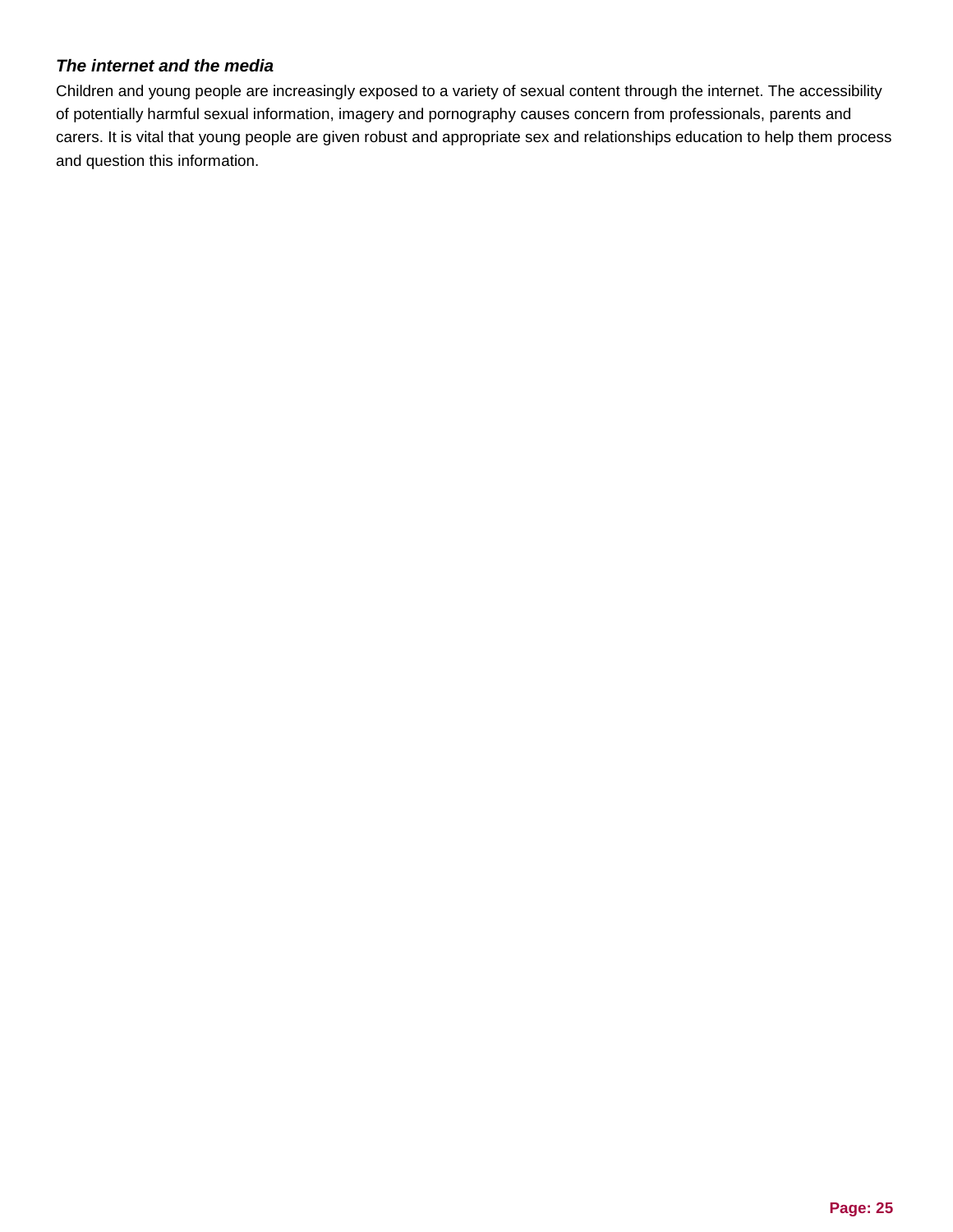# **What next?**

# *I have identified a green behaviour*

Green behaviours reflect safe and healthy sexual development. They are:

- displayed between children or young people of similar age or developmental ability
- reflective of natural curiosity, experimentation, consensual activities and positive choices

Expressing sexuality through sexual behaviour is natural, healthy and a part of growing up. Green behaviours provide an opportunity to positively reinforce appropriate behaviour, and to provide further information and support.

All children and young people have the right to relationships and sex education which equips them with the information and skills they need to form healthy and positive sexual relationships and keep their traffic lights green.

#### *I have identified an amber behaviour*

Amber behaviours have the potential to be outside of safe and healthy development. They may be:

- unusual for that particular child or young person
- of potential concern due to age or developmental differences
- of potential concern due to activity type, frequency, duration or the context in which they occur

Amber behaviours signal the need to take notice and gather information to consider appropriate action.

Recognising that behaviour may be unhealthy is the first step in a process. If you are a professional working with young people and your organisation has internal guidance or safeguarding frameworks, please refer to these. You may be required, or feel it is necessary, to inform your safeguarding lead or another member of staff.

Amber behaviours cannot be ignored, and it is important to think through the options available to you. Consider why the behaviours may be being displayed, and, where possible, gather further information and continue to monitor behaviour.

#### *I have identified a red behaviour*

Red behaviours are outside of safe and healthy behaviour. They may be:

- excessive, secretive, compulsive, coercive, degrading or threatening
- involving significant age, developmental or power differences
- of concern due to the activity type, frequency, duration or the context in which they occur

Red behaviours indicate a need for immediate intervention and action, though it is important to consider actions carefully. When determining the appropriate action, identify the behaviour, consider the context and be quided by:

- relevant national legislation and guidance
- organisational policies, procedures and guidance
- human rights
- the identified risks or needs of the young person
- he potential or real risks to others

All incidents of inappropriate sexualised behaviours should be referred to the DSL.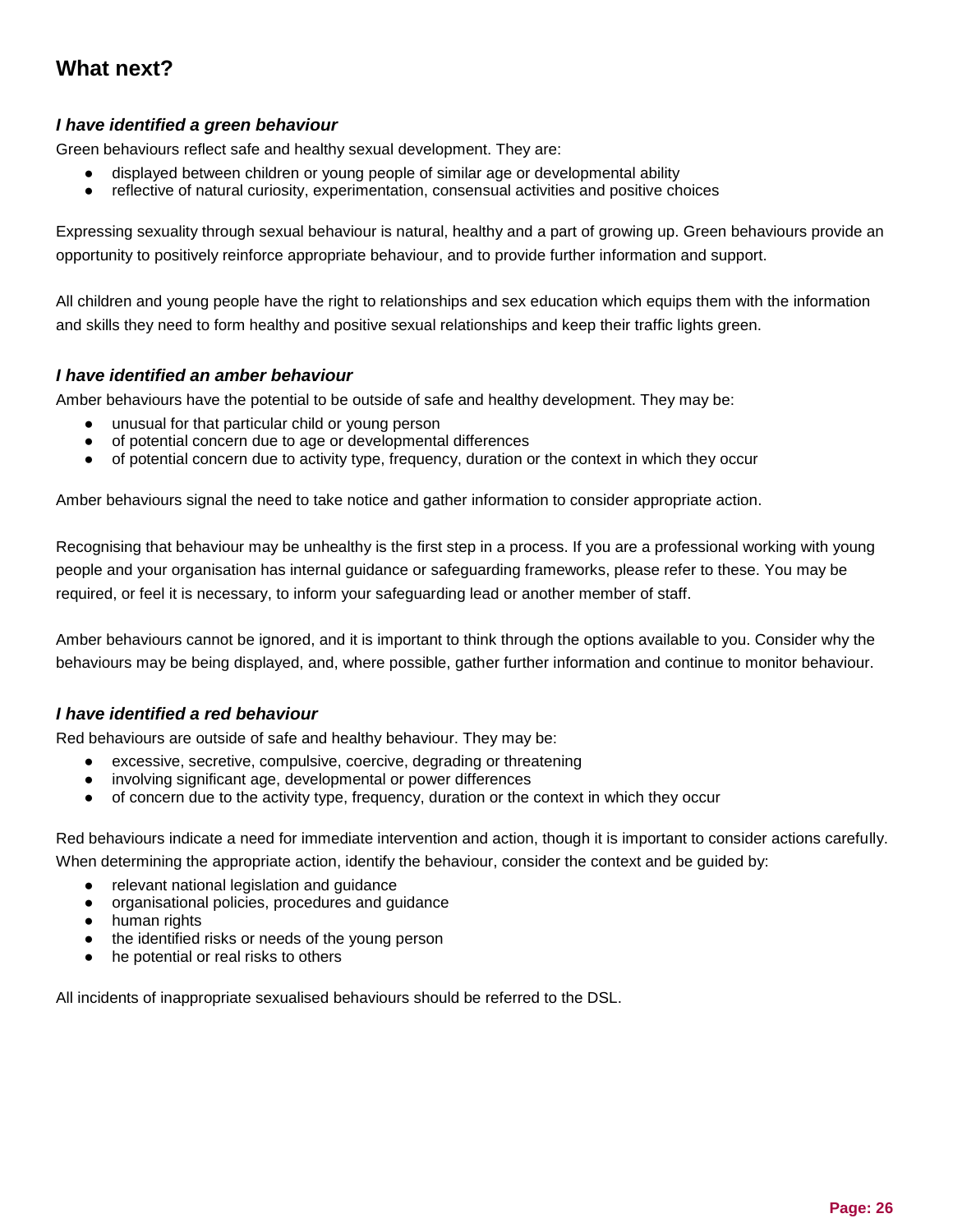# **Behaviours: age 9 to 13**

All green, amber and red behaviours require some form of attention and response. It is the level of intervention that will vary.

# **What is a green behaviour?**

Green behaviours reflect safe and healthy sexual development. They are:

- displayed between children or young people of similar age or developmental ability
- reflective of natural curiosity, experimentation,consensual activities and positive choices

# **What can you do?**

Green behaviours provide opportunities to give positive feedback and additional information.

# **What is an amber behaviour?**

Amber behaviours have the potential to be outside of safe and healthy behaviour. They may be:

- of potential concern due to age, or developmental differences
- of potential concern due to activity type, frequency, duration or context in which they occur

# **What can you do?**

Amber behaviours signal the need to take notice and gather information to assess the appropriate action.

# **Green behaviours**

- solitary masturbation
- use of sexual language including swear and slang words
- having girl/boyfriends who are of the same, opposite or any gender
- interest in popular culture, e.g. fashion, music, media, online games, chatting online
- need for privacy
- consensual kissing, hugging, holding hands with peers

# **Amber behaviours**

- uncharacteristic and risk-related behaviour, e.g. sudden and/or provocative changes in dress, withdrawal from friends, mixing with new or older people, having more or less money than usual, going missing
- verbal, physical or cyber/virtual sexual bullying involving sexual aggression
- LGBT (lesbian, gay, bisexual, transgender) targeted bullying
- exhibitionism, e.g. flashing or mooning
- giving out contact details online

# **What is a red behaviour?**

Red behaviours are outside of safe and healthy behaviour. They may be:

- excessive, secretive, compulsive, coercive, degrading or threatening
- involving significant age, developmental, or power differences
- of concern due to the activity type, frequency, duration or the context in which they occur

# **What can you do?**

Red behaviours indicate a need for immediate intervention and action.

# **Red behaviours**

- exposing genitals or masturbating in public
- distributing naked or sexually provocative images of self or others
- sexually explicit talk with younger children
- sexual harassment
- arranging to meet with an online acquaintance in secret
- genital injury to self or others
- forcing other children of same age, younger or less able to take part in
- sexual activities sexual activity e.g. oral sex or intercourse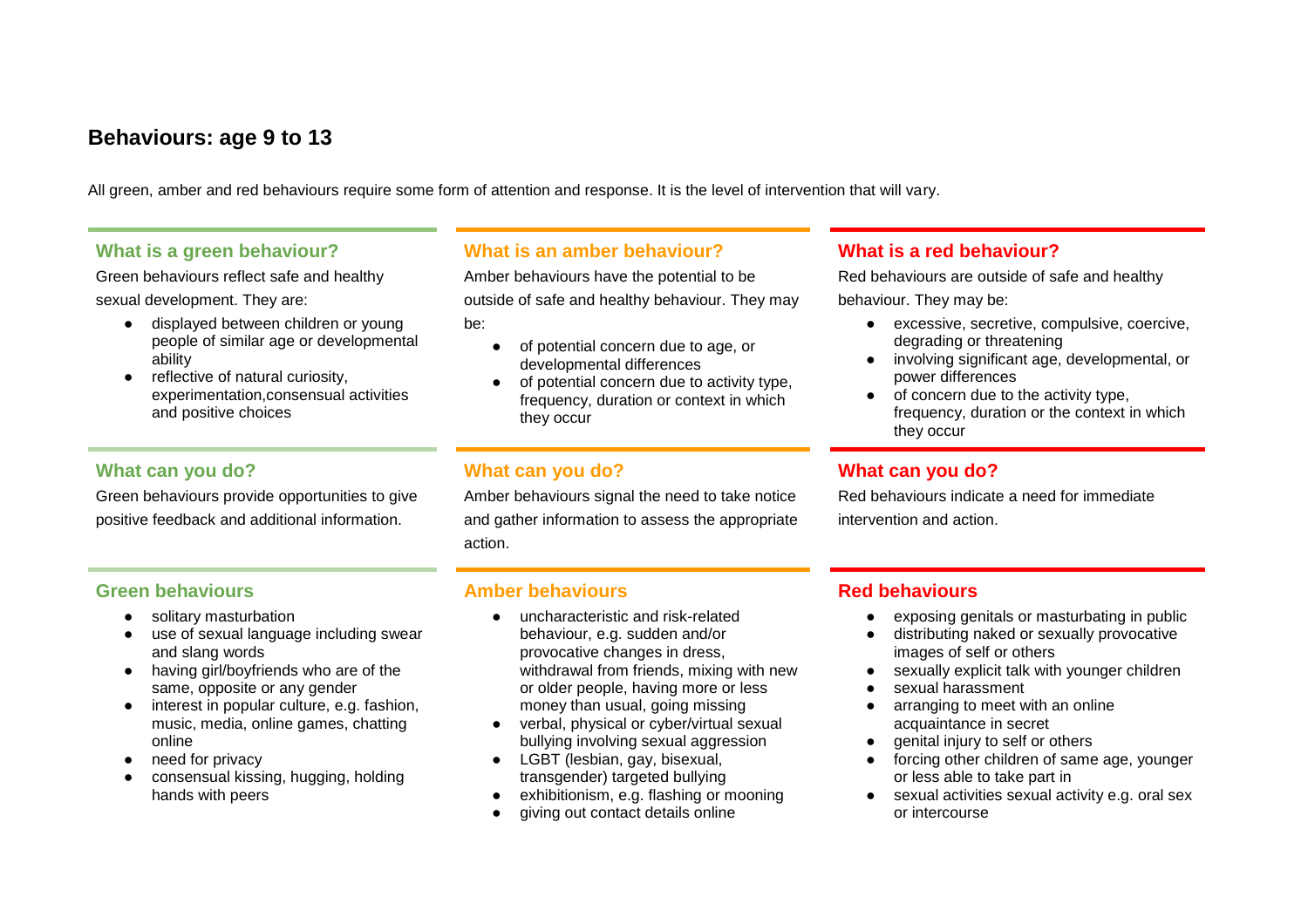- viewing pornographic material
- worrying about being pregnant or having **STIS**
- presence of sexually transmitted infection (STI)
- evidence of pregnancy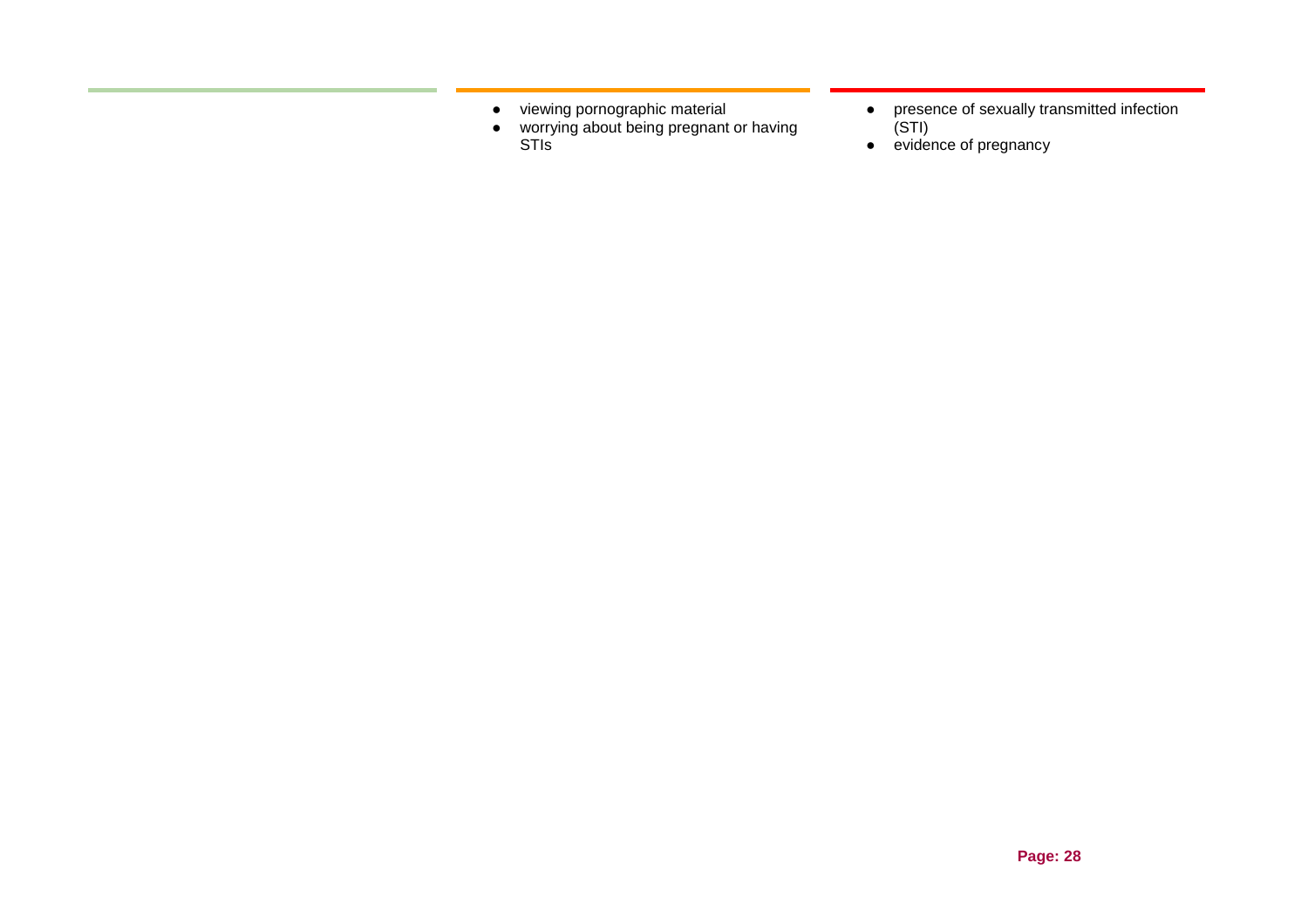# **Behaviours: age 13 to 17**

All green, amber and red behaviours require some form of attention and response. It is the level of intervention that will vary.

# **What is a green behaviour?**

Green behaviours reflect safe and healthy sexual development. They are:

- displayed between children or young people of similar age or developmental ability
- reflective of natural curiosity, experimentation,consensual activities and positive choices

# **What can you do?**

Green behaviours provide opportunities to give positive feedback and additional information.

#### **Green behaviours**

- solitary masturbation
- sexually explicit conversations with peers
- obscenities and jokes within the current cultural norm
- interest in erotica/pornography
- use of internet/e-media to chat online
- having sexual or non-sexual relationships
- sexual activity including hugging, kissing, holding hands
- consenting oral and/or penetrative sex with others of the same or opposite gender who are of similar age and developmental ability
- choosing not to be sexually active

# **What is an amber behaviour?**

Amber behaviours have the potential to be outside of safe and healthy behaviour. They may be:

- of potential concern due to age, or developmental differences
- of potential concern due to activity type, frequency, duration or context in which they occur

# **What can you do?**

Amber behaviours signal the need to take notice and gather information to assess the appropriate action.

# **Amber behaviours**

- accessing exploitative or violent pornography
- uncharacteristic and risk-related behaviour. e.g. sudden and/or provocative changes in dress, withdrawal from friends, mixing with new or older people, having more or less money than usual, going missing
- concern about body image
- taking and sending naked or sexually provocative images of self or others
- single occurrence of peeping, exposing, mooning or obscene gestures
- giving out contact details online

# **What is a red behaviour?**

Red behaviours are outside of safe and healthy behaviour. They may be:

- excessive, secretive, compulsive, coercive, degrading or threatening
- involving significant age, developmental, or power differences
- of concern due to the activity type, frequency, duration or the context in which they occur

# **What can you do?**

Red behaviours indicate a need for immediate intervention and action.

# **Red behaviours**

- exposing genitals or masturbating in public
- reoccupation with sex, which interferes with daily function
- sexual degradation/humiliation of self or others
- attempting/forcing others to expose genitals
- sexually aggressive/exploitative behaviour
- sexually explicit talk with younger children
- sexual harassment
- non-consensual sexual activity
- use of/acceptance of power and control in sexual relationships
- genital injury to self or others
- sexual contact with others where there is a big difference in age or ability